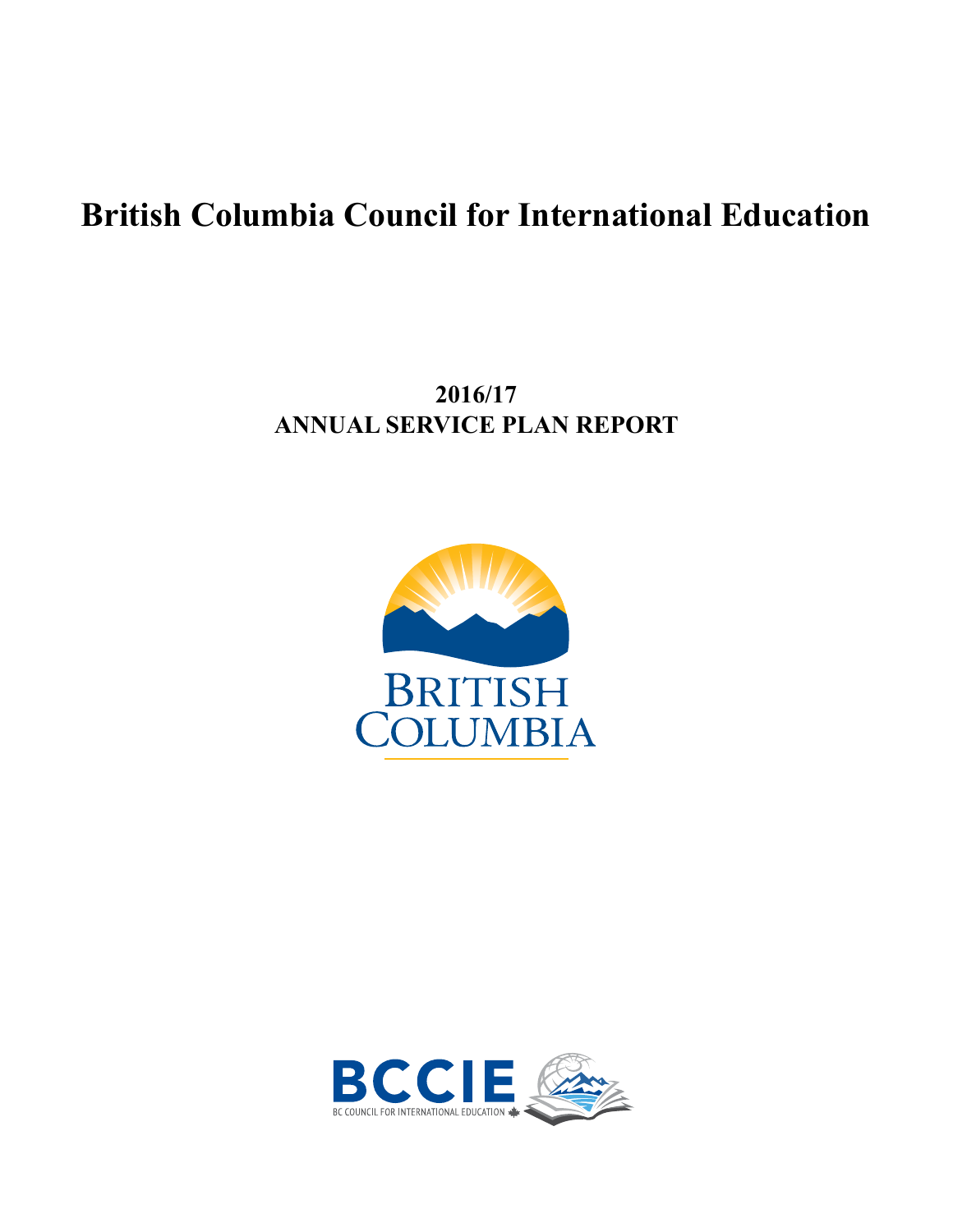For more information on the British Columbia Council for International Education contact:

Suite 603 – 409 Granville Street Vancouver, B.C. V6C 1T2

Phone: 604-637-6766 Email: [bccie@bccie.bc.ca](mailto:bccie%40bccie.bc.ca?subject=)

or visit our website at [www.bccie.bc.ca](http://www.bccie.bc.ca)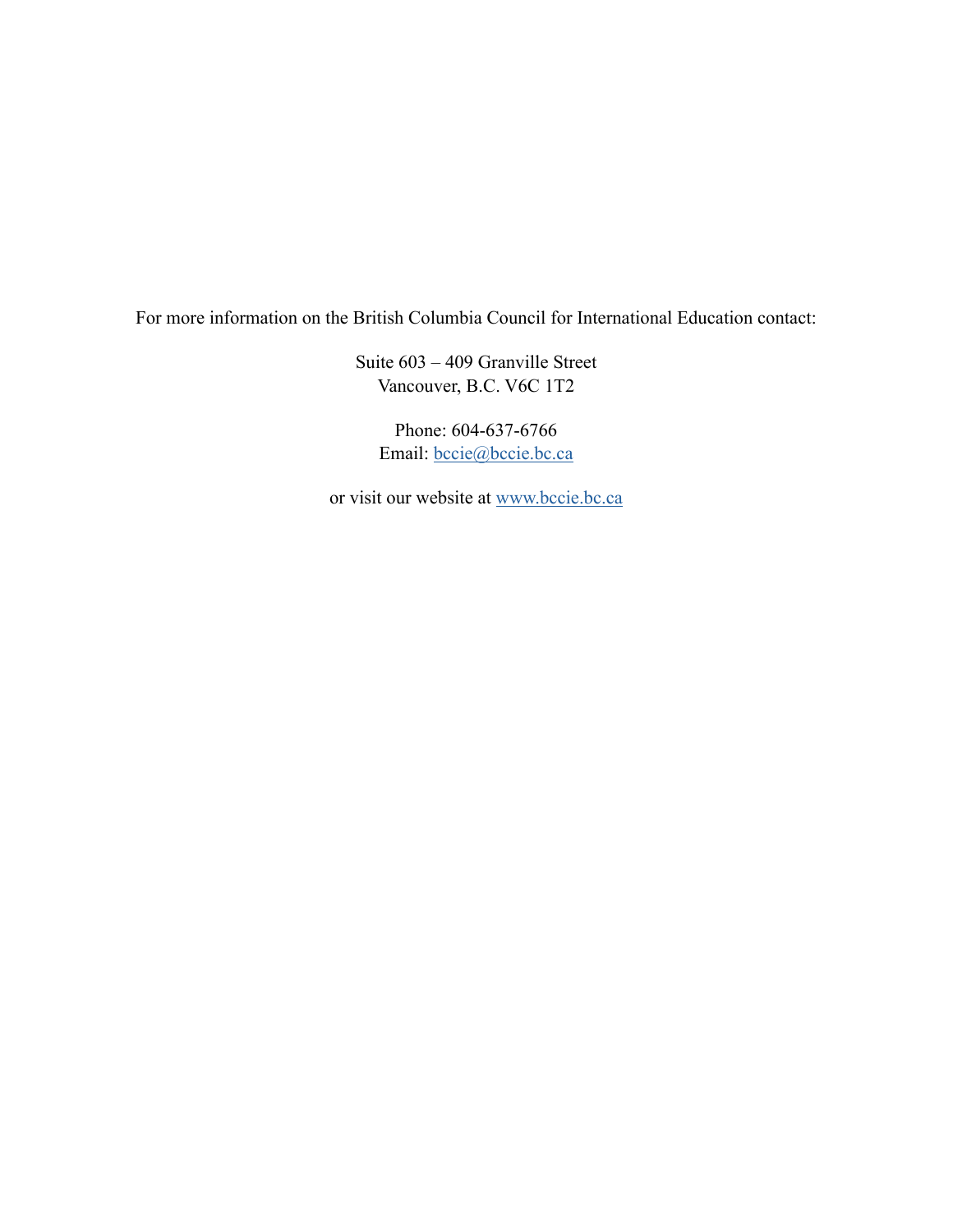# <span id="page-2-0"></span>**Board Chair's Accountability Statement**



I am pleased to submit the *2016/17 Annual Service Plan Report* for the British Columbia Council for International Education (BCCIE). The BCCIE *2016/17 Annual Service Plan Report* compares the corporation's actual results to the expected results identified in the *2016/17 - 2018/19 Service Plan*. I am accountable for those results as reported.

Altant

Jim Hamilton Board Chair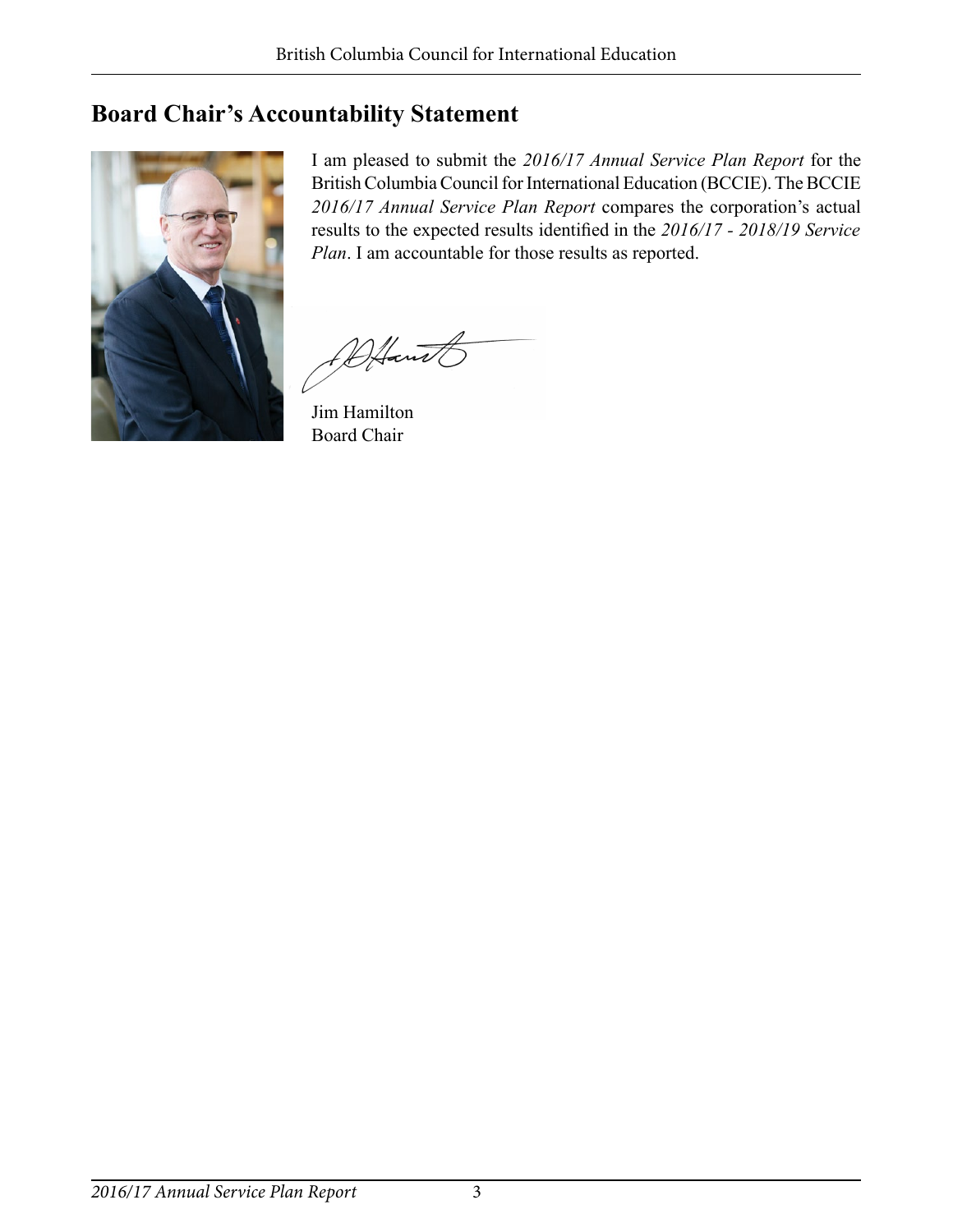# **Table of Contents**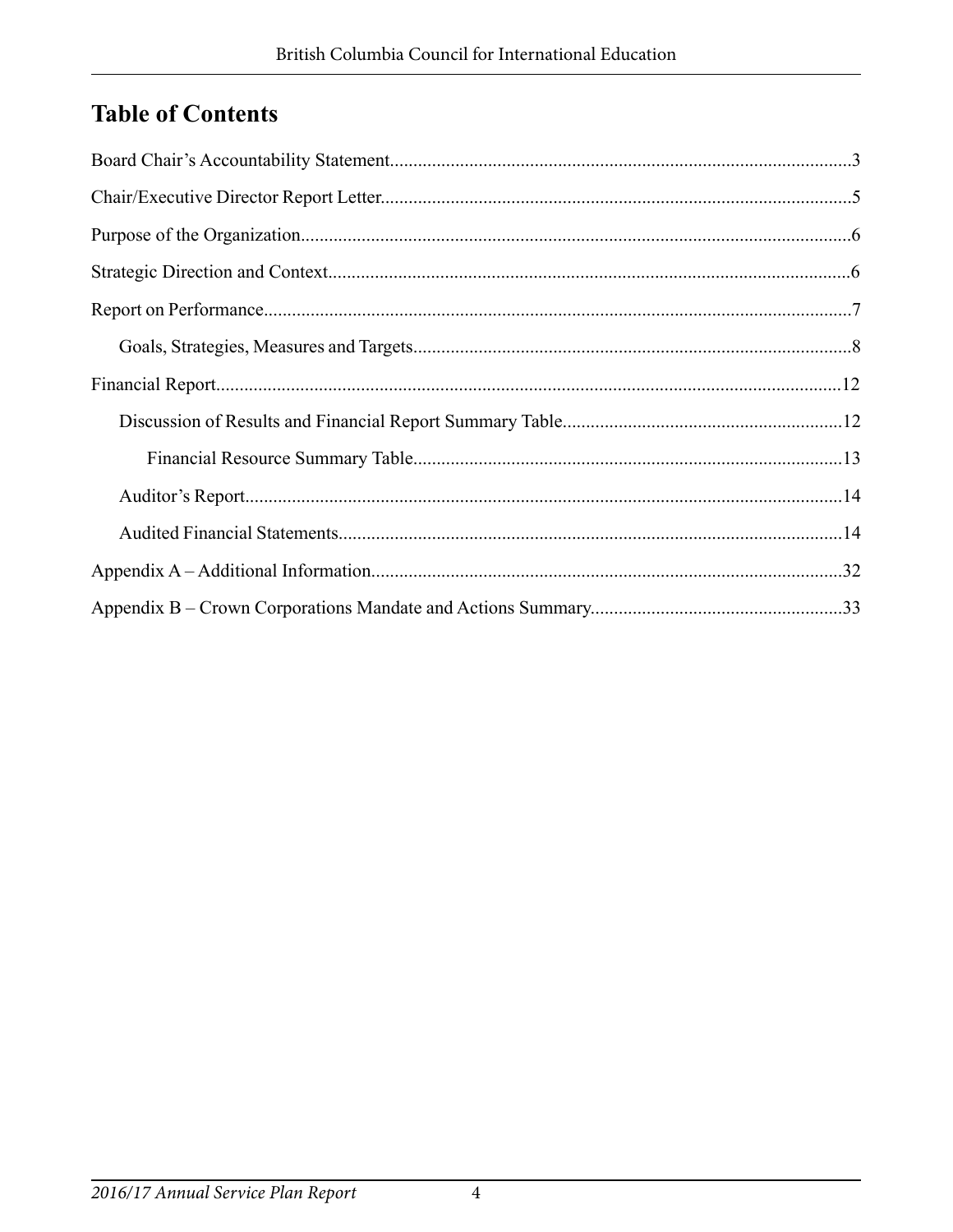# <span id="page-4-0"></span>**Chair/Executive Director Report Letter**



On behalf of the Board of Directors, management and staff of BCCIE, we are pleased to submit the 2016/17 BCCIE Annual Service Plan Report, demonstrating performance against targets outlined in the 2016/17-2018/19 Service Plan.

In 2016/17, BCCIE met all organization-specific targets for key performance measures in the Service Plan, and provided fundamental support towards achievement of the provincial target to increase the number of international students studying in B.C. by 50 percent by 2016.



As directed by the 2016/17 Mandate Letter, BCCIE continued to support *[British](http://www2.gov.bc.ca/assets/gov/education/post-secondary-education/international-education/internationaleducationstrategy_web.pdf)  [Columbia's International Education Strategy](http://www2.gov.bc.ca/assets/gov/education/post-secondary-education/international-education/internationaleducationstrategy_web.pdf)* through a number of priority initiatives, including the coordination of education missions to Brazil, China, Japan, and Southeast Asia and hosting incoming delegations seeking to further education partnerships within British Columbia. In June 2016, BCCIE organized its largest annual conference to date, supporting leadership within the sector, facilitating introductions and partnerships, and augmenting the professional development of over 400 delegates. BCCIE also led international education activities in northern B.C. throughout 2016/17 including

support for the capacity building and development of the international education program at Northwest Community College (NWCC).

Consistent with 2016/17 Mandate Letter direction to ensure integration of the Taxpayer Accountability Principles, BCCIE focused on activities outlined in its Strategic Engagement Plan designed to enhance two-way communication between the Ministry of Advanced Education and BCCIE. In our respective capacities as Board Chair and Executive Director, we participated in strategic discussions on organization performance including meetings with the Minister and Deputy Minister of Advanced Education and with the Minister and Deputy Minister of Education. At the senior management level, BCCIE met monthly with staff of the Ministries of Advanced Education and Education to ensure alignment of the work of BCCIE with ministry priorities and to discuss progress on Operational Plan deliverables. Collectively, these actions confirmed the ongoing collaborative working relationship with the ministries and provided for enhanced strategic outlook of the organization.

In 2016/17, BCCIE continued to focus on increasing professional development opportunities for the Board of Directors. Activities undertaken concentrated on both governance and sector specific business. In December 2016, members of the Board attended a second professional development session focused on corporate governance facilitated by the Ministry of Finance. Board members separately took part in a professional development opportunity at the December 2016 Board retreat that featured noted provincial economist Dr. Roslyn Kunin and highlighted the most recent economic impact study on international education in B.C. Additional actions related to Board governance included completion of a Board orientation manual, further refinement of a professional development schedule and discussion and planning for Board member succession by the Governance committee. BCCIE will continue to carry out activities that support its Board, which reflect good governance and organizational policies, procedures and protocols.

*Iim Hamilton* Randall<sup>U</sup>Martin

*Board Chair Executive Director*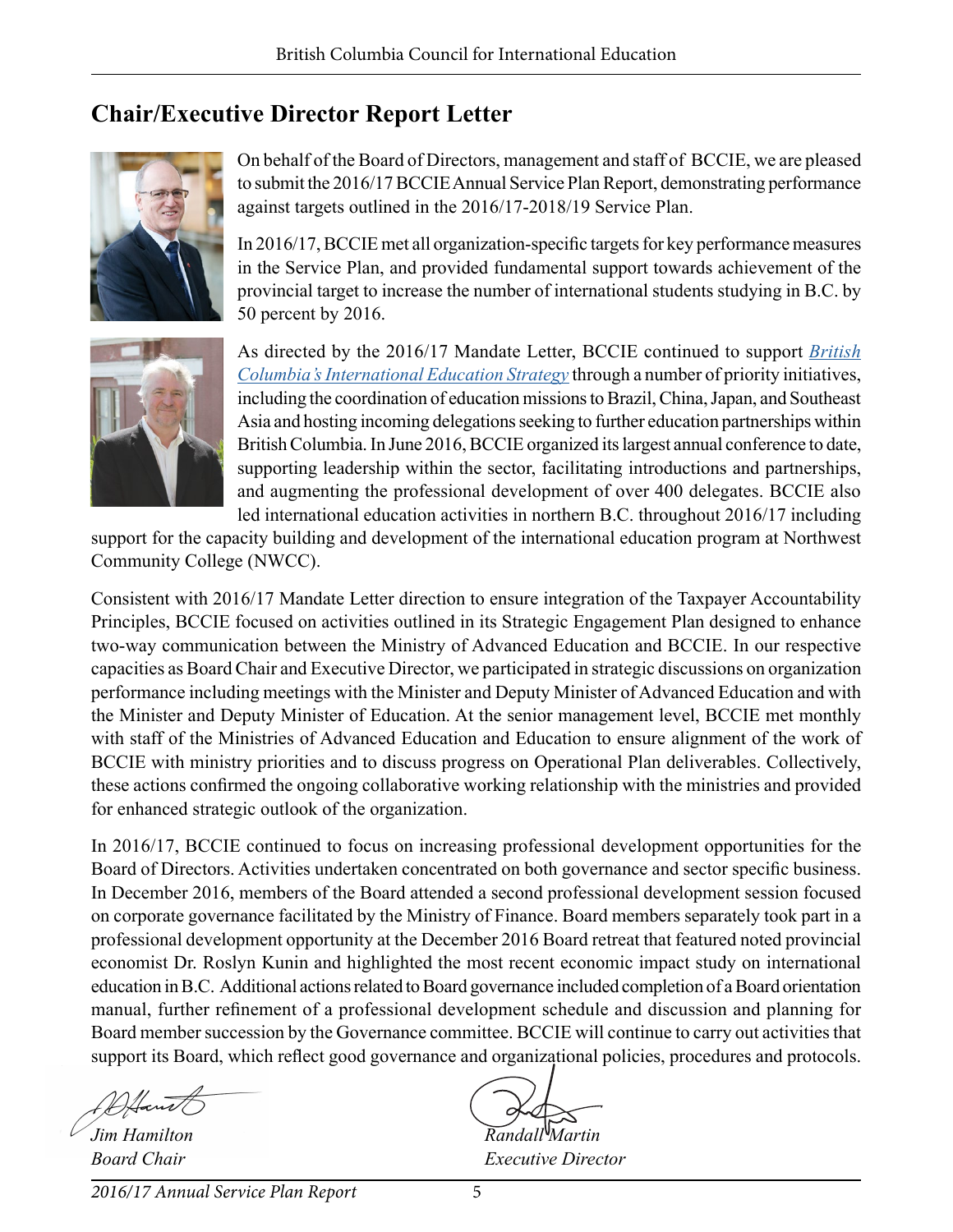# <span id="page-5-0"></span>**Purpose of the Organization**

In 2012, under *[Canada Starts Here: The BC Jobs Plan](https://bcjobsplan.gov.bc.ca/)*, government released *British Columbia's International Education Strategy* (Strategy) with the goals to create a globally-oriented education system, to ensure all students receive quality learning and life experiences, and to maximize the social, cultural and economic benefits of international education for B.C. As a key partner, the purpose of BCCIE is to promote international education in and for the Province of British Columbia, to enhance British Columbia's international reputation for education and to support the *Strategy*. In doing so, BCCIE works closely with the Ministry of Advanced Education, Ministry of Education and Ministry of International Trade.

Through activities that promote B.C. to international learners and their families, BCCIE serves the needs of all education sectors in British Columbia: public and independent K-12, public and private postsecondary and language schools. BCCIE provides opportunities for the sector to learn from experts in the international education field, coordinates and supports incoming delegations and familiarization tours, organizes and implements government and sector missions abroad, reports on the economic impact of international education in B.C., and works to grow the B.C. brand.

BCCIE is a provincial Crown corporation reporting to the Ministry of Advanced Education and is incorporated under the *[Societies Act](http://www.bclaws.ca/civix/document/id/complete/statreg/15018_01)*. Additional information regarding the Board of Directors and corporate governance can be found online and specific links can be accessed in Appendix A.

# **Strategic Direction and Context**

In the [2016/17 Mandate Letter](http://bccie.bc.ca/wp-content/uploads/2016/03/BCCIE-2016-17-Mandate-Letter-1.pdf), Government directed BCCIE to take the following specific strategic priority actions:

- Consult with the Ministry of Advanced Education to develop and implement an Operational Plan for 2016/17 based on activities that:
	- Support and align with sector and Provincial priorities for international education and the International Education Strategy; and,
	- ◦ Focus on the following three areas:
		- Increase international participation throughout the British Columbia education system;
		- Provide market support for the international education sector in British Columbia, including government and sector missions abroad; and,
		- Provide communication and professional development for the international education sector in British Columbia, including Summer Seminar 2016.
- Work with the Ministry of Advanced Education and partner ministries to inform a refresh of the International Education Strategy.

The Mandate Letter also outlined direction from government to ensure activities and internal practices align with the Taxpayer Accountability Principles.

In the 2016/17-2018/19 Service Plan, BCCIE identified an ongoing challenge related to the sustainability of continued expansion into new markets. BCCIE worked in close collaboration with ministry partners to mitigate this challenge and successfully leveraged mature partnerships with federal colleagues in key markets to reduce costs of providing value added events for B.C. institutions, such as networking receptions and in–market institutional visits. These measures enabled BCCIE to lead Team B.C. missions to emerging markets in Brazil and several key nations in Southeast Asia, while maintaining relationships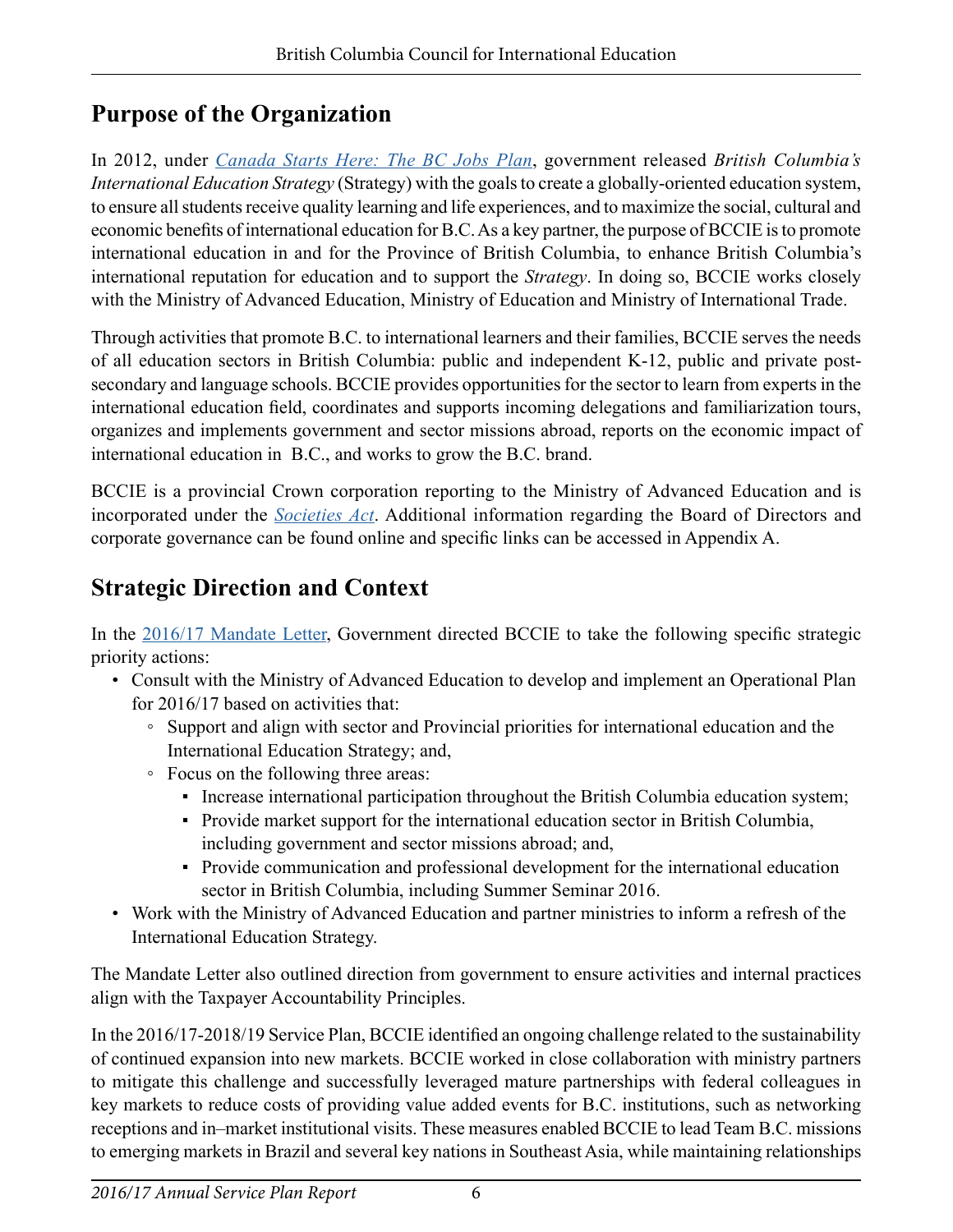<span id="page-6-0"></span>in established markets through the execution of additional Team B.C. missions to China and Japan. BCCIE continues to work with partner ministries on strategic planning for established and emerging markets.

BCCIE also identified an opportunity to extend its reach at international events with the expansion of the Canada education brand to private career training institutions. As a result of active outreach to these institutions, BCCIE realized an increase in participation by six private career training institutions on Team B.C. missions and at value added events abroad, and contributed to a stronger and more coordinated B.C. presence internationally.

While not specifically identified in the 2016/17-2018/19 Service Plan, BCCIE undertook a number of international education projects in conjunction with its ministry partners. Working with the Ministry of Advanced Education, BCCIE implemented initiatives that promoted and enhanced post-secondary education opportunities in northern B.C. Additionally, BCCIE collaborated closely with the Ministry of Education on several projects, including the administration of the Ministry of Education international education scholarships; working with the International Public Schools Education Association (IPSEA) on a marketing mission to Vietnam and Thailand; and working with the Ministry of Education and IPSEA to develop marketing packages for B.C. school districts. All ministry-related projects were consistent with Mandate Letter direction to undertake activities that align with provincial priorities for international education and the *Strategy*.

# **Report on Performance**

As directed in the Mandate Letter, BCCIE worked closely with the Ministry of Advanced Education to establish activities and set targets in the 2016/17 BCCIE Operational Plan. These activities and targets directly support the *Strategy*, and form the basis for corresponding goals, strategies, measures and targets outlined in the 2016/17-2018/19 Service Plan. In addition, BCCIE worked closely with partner ministries throughout 2016/17 to inform the development of a refreshed *Strategy*.

BCCIE met all of the organization-specific targets outlined in the 2016/17-2018/19 Service Plan, and provided fundamental support toward achievement of the provincial target to increase the number of international students in B.C. by 50 percent by September 2016.

BCCIE further incorporated the Taxpayer Accountability Principles into organizational practices, procedures and policies during 2016/17. To increase cost consciousness and accountability, BCCIE updated its practices and protocols for professional development events, created an orientation manual for the Board of Directors and continued to improve mechanisms for monitoring and managing the budget. In addition, BCCIE continues to concentrate on the principle of service orientation. Through additional contracts to support northern B.C. international education initiatives and the administration of scholarships for the K-12 sector, BCCIE provides valuable services for the sector, regularly gathering feedback to continue to improve client service.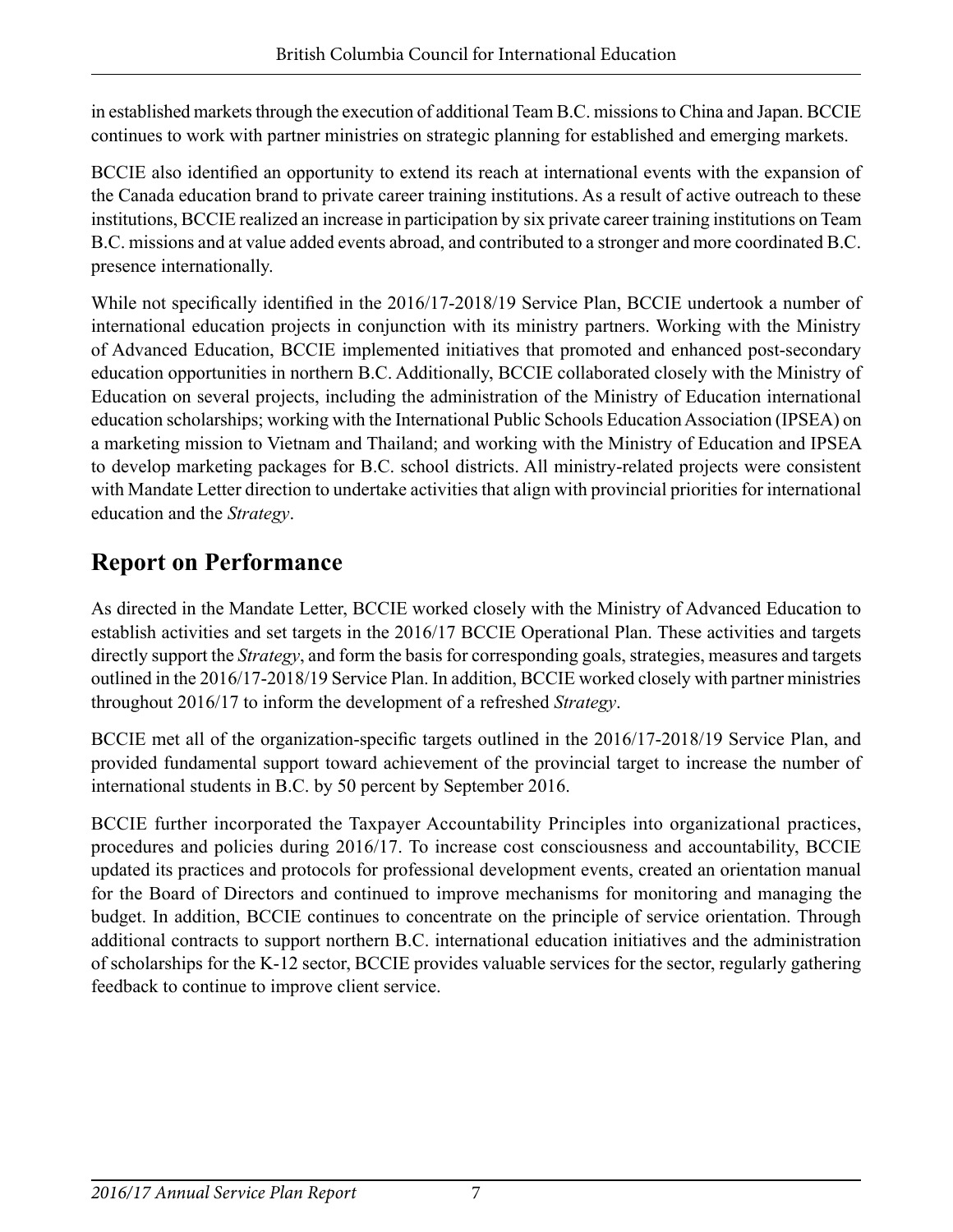# <span id="page-7-0"></span>**Goals, Strategies, Measures and Targets**

## *Goal 1: Increase International Participation throughout our Education System*

Objective: to create a globally-oriented education system in British Columbia – a system that embraces diversity and positions all students for success.

### **Strategies**

- Develop country/region action plans for new and emerging markets;
- Expand the number of pairings (from six to seven pairs) for the BCCIE International Education Mentorship Program through an annual call for applications;
- Increase institutional participation (from 23 to 24 institutions) in the B.C. Study Abroad (BCSA) Consortium and student participation in study abroad opportunities through active outreach to B.C. institutions, K-12 school districts and independent schools; and
- Work collaboratively with the Ministry of Education to support incoming students from established international education markets through the administration of a scholarship program.

## **Performance Measure 1: Satisfaction with International Education Mentorship Program**

| Performance Measure <sup>1</sup>                                                                                                                                            | 2013/14             | 2014/15 | 2015/16 | 2016/17       | 2016/17 | 2017/18       | 2018/19       |
|-----------------------------------------------------------------------------------------------------------------------------------------------------------------------------|---------------------|---------|---------|---------------|---------|---------------|---------------|
|                                                                                                                                                                             | Actual <sup>2</sup> | Actual  | Actual  | <b>Target</b> | Actual  | <b>Target</b> | <b>Target</b> |
| Percentage of BCCIE International<br><b>Education Mentorship Program</b><br>participants who were either satisfied<br>$(4.0)$ or very satisfied $(5.0)$ with the<br>program | N/A                 | $100\%$ | 89%     | 90%           | $100\%$ | 90%           | 90%           |

**Data Source: BCCIE**

<sup>1</sup>BCCIE surveys existing mentors and mentees on an annual basis using a standard five-point Likert scale to measure program satisfaction (1.0 = very dissatisfied; 2.0 = dissatisfied; 3.0 = neither dissatisfied nor satisfied; 4.0 = satisfied; 5.0 = very satisfied).

2 This performance measure was modified in 2014/15 to include an assessment of the quality of the service BCCIE is delivering with the Mentorship program versus the previous measure of number of mentorships established; therefore, no data is available for years prior to 2014/15.

## **Discussion**

The BCCIE International Education Mentorship Program facilitates the transfer of knowledge and expertise from experienced international education professionals to new practitioners. The program supports and encourages succession planning and maintains the recognized professionalism of practitioners in this sector. It further enables the growth of the sector and increases the competitive advantage of B.C.

This measure demonstrates success in building the capacity and expertise of international education practitioners in B.C. in order to increase the international outlook and profile of their institutions, an action within the *Strategy*. Due to the annual cycle of the program and final survey, the satisfaction scores for 2016/17 reflect the 2015/16 program year.

BCCIE aimed to achieve 90 per cent satisfaction among participants in the International Education Mentorship Program. Actual results indicated 100 per cent of participants were satisfied with the program, demonstrating success in providing a valued service for the sector. As participant numbers are small for this program (approximately 10-14 participants), it is possible for one response to significantly affect overall satisfaction results for the year, therefore future targets have not been adjusted. If satisfaction rates continue to remain high year over year, BCCIE will consider the measure substantially implemented.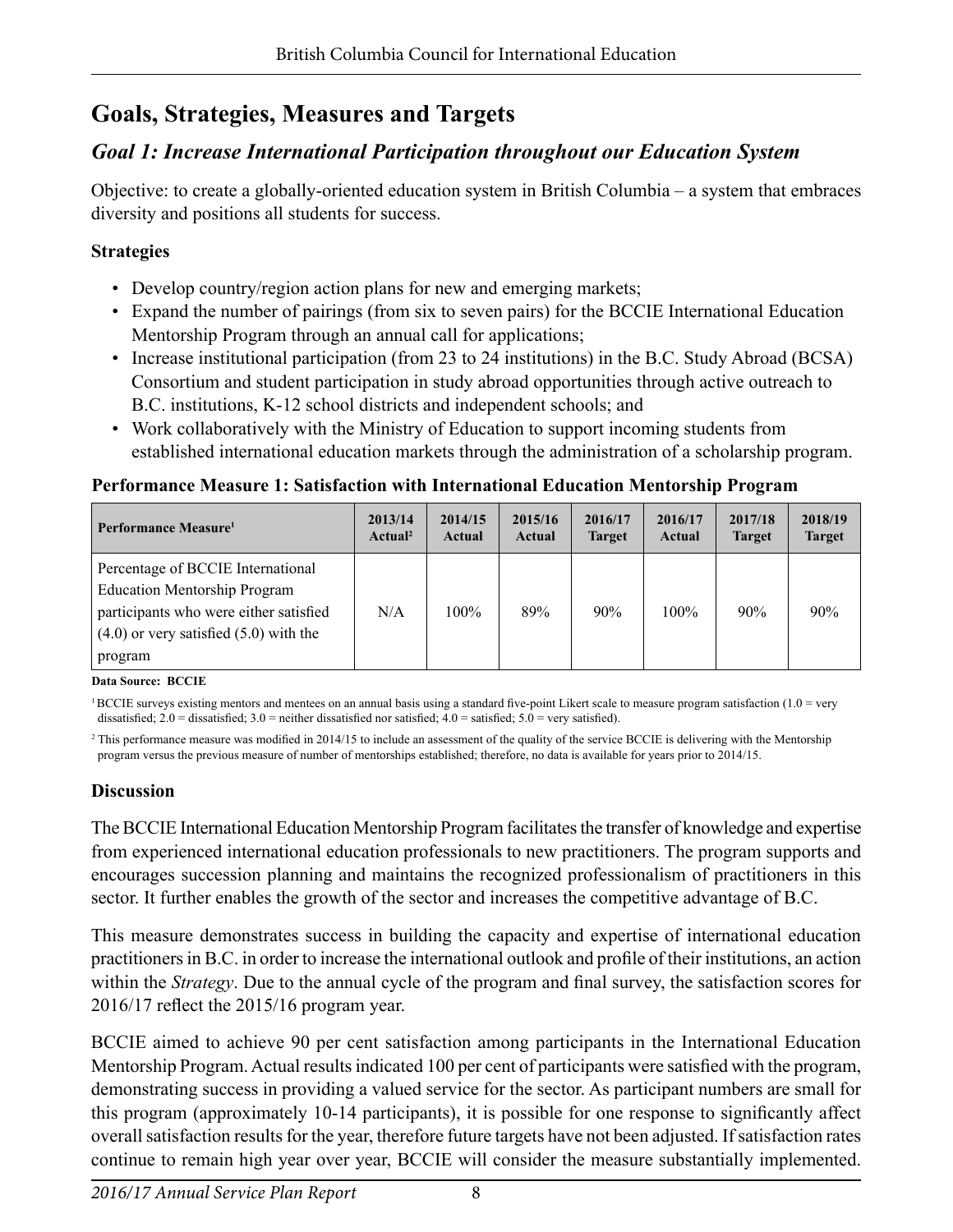# *Goal 2: Provide Market Support for the International Education Sector in B.C.*

Objective: to assist in positioning British Columbia as the preferred destination in Canada for learners from around the world.

### **Strategies**

- Organize and implement government and education sector missions and major events, host incoming delegations and familiarization tours, and grow the B.C. brand; and,
- Participate in and coordinate a strong B.C. presence at the Department of Global Affairs Canada signature events to maximize the competitive advantage of B.C.

| Performance Measure <sup>1</sup>                                                                                                                                     | 2013/14             | 2014/15 | 2015/16 | 2016/17       | 2016/17 | 2017/18       | 2018/19       |
|----------------------------------------------------------------------------------------------------------------------------------------------------------------------|---------------------|---------|---------|---------------|---------|---------------|---------------|
|                                                                                                                                                                      | Actual <sup>2</sup> | Actual  | Actual  | <b>Target</b> | Actual  | <b>Target</b> | <b>Target</b> |
| Percentage of B.C. participants who<br>were either satisfied $(4.0)$ or very<br>satisfied $(5.0)$ with the coordination and<br>organization of the Team B.C. mission | N/A                 | $100\%$ | 82%     | 95%           | $100\%$ | 95%           | 95%           |

## **Performance Measure 2: Satisfaction with Coordination of Missions**

**Data Source: BCCIE**

<sup>1</sup> BCCIE surveys participants using a standard five-point Likert scale to measure their satisfaction with the coordination and organization of the mission  $(1.0 = \text{very dissatisfied}; 2.0 = \text{dissatisfied}; 3.0 = \text{neither dissatisfied}$  nor satisfied;  $4.0 = \text{satisfied}; 5.0 = \text{very satisfied}.$ 

<sup>2</sup> This performance measure was modified in 2014/15 to include an assessment of the performance of BCCIE versus the previous measure of number of missions; therefore, no data is available for 2013/14.

## **Discussion**

Team B.C. missions refer to senior government missions and other missions abroad that are coordinated and organized by BCCIE and may include a delegation of B.C. K-12 school districts and private high schools, public and private post-secondary institutions and language schools. These help to position B.C. as a leading destination for international students and support B.C. schools, school districts and institutions to develop partnerships and enhance their profiles. These missions also include a series of value-added events hosted and organized by BCCIE, and may involve some level of coordinated B.C. branding. The measure does not include feasibility missions to explore market opportunities. In 2016/17, BCCIE undertook Team B.C. missions in the new and emerging markets of Brazil and countries in Southeast Asia, as well as missions to the established markets of China and Japan.

BCCIE surveyed participating schools and institutions following the Brazil, Southeast Asia (Vietnam/ Indonesia/Philippines), China, and Japan missions in fall 2016. Averaged results measure success in providing a key service for the sector. The actual results for 2016/17 indicated 100 percent of participants who responded to the survey reported satisfaction with the service delivered. The increase over 2015/16 results is a reflection of the feedback received and work BCCIE undertook during the year to continue to refine the mission planning and delivery process.

This measure is an indicator of success in promoting the world class education system in B.C. on the international stage, thereby maximizing the economic benefits of international education for B.C., and supporting a key goal of the *Strategy*. BCCIE strives for continued high performance under this measure, a key service to the sector, and will monitor and adjust targets as required.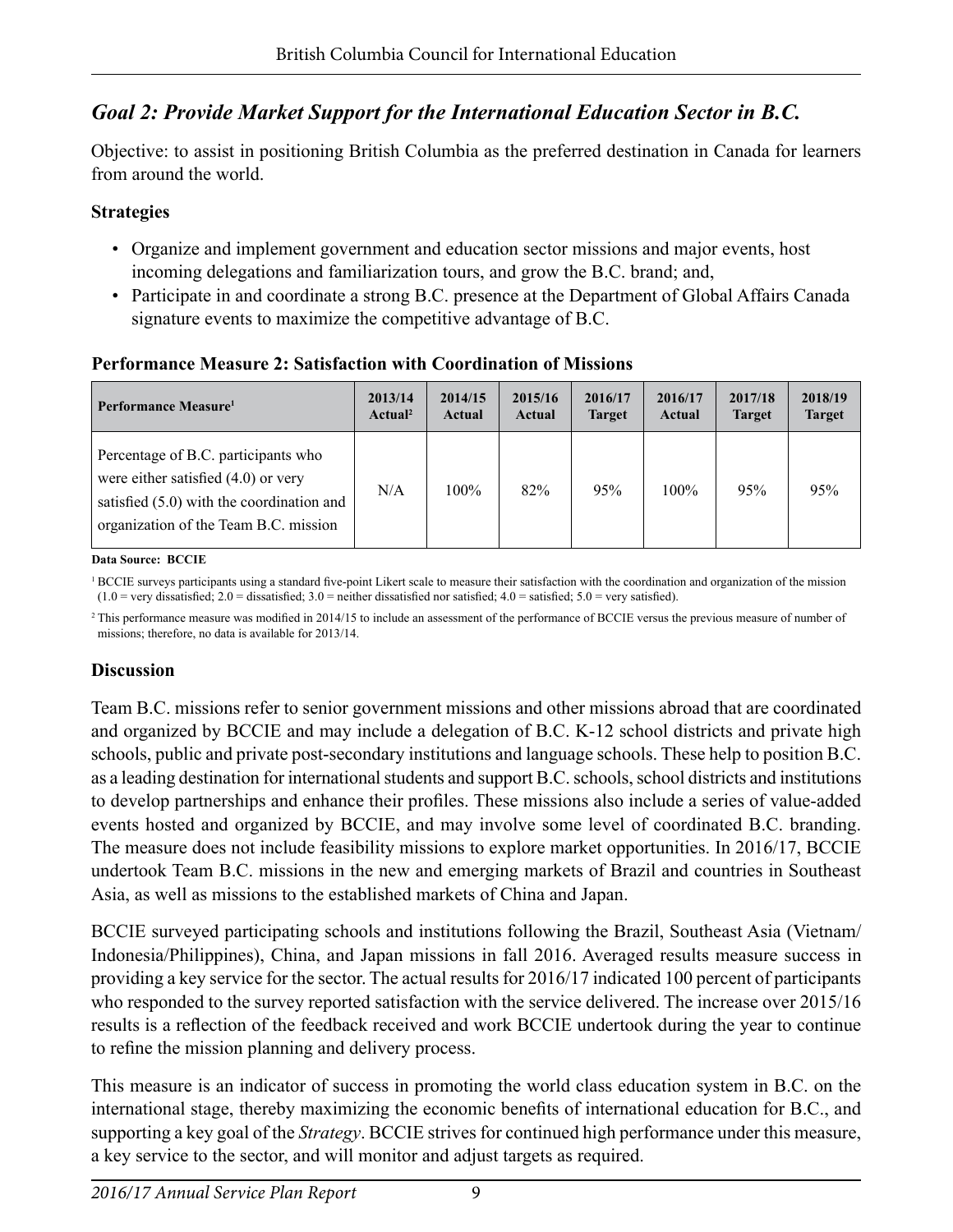| Performance Measure <sup>1,2,3</sup>                                  | <b>Baseline</b> | 2015<br><b>Actual</b> | 2016<br><b>Target</b> | 2016<br>Actual | 2017<br><b>Target</b> | 2018<br><b>Target</b> |
|-----------------------------------------------------------------------|-----------------|-----------------------|-----------------------|----------------|-----------------------|-----------------------|
| International students studying in<br>British Columbia <sup>4,5</sup> | 90.037          | 130.053               | 135,056               | 136,905        | TBD                   | <b>TBD</b>            |

### **Performance Measure 3: International students studying in British Columbia**

**Data Source:** Immigration, Refugees and Citizenship Canada (IRCC), Research DataMart as of March 2016 (baseline – 2015), January 2017 (2016 actual).

<sup>1</sup> Baseline and targets were restated to reflect new IRCC reporting methodology.

<sup>2</sup> Includes students enrolled in kindergarten to grade 12 schools, public and private post-secondary institutions and private language schools.

<sup>3</sup> Reports the number of permit holders with valid study permit(s) in the calendar year. This is a unique count of all persons who held one or more valid permits on one or more dates between January 1st and December 31st. Data as of March 2016 and January 2017 are subject to change and may differ from those reported in the annual IRCC Facts and Figures report.

4 Defined by the intended destination as specified on the permit and, when the intended destination is not specified for permits signed on or after January 1st, 2012, the last known address of the permit holder as of December 31st of the given year is used.

<sup>5</sup> The release of 2016 data completes reporting on the International Education Strategy. Future targets are to be determined.

### **Discussion**

Significant economic, social and cultural benefits accompany the increased global orientation of our education system. International students drive economic growth, create jobs, foster research and innovation and help meet provincial labour market needs. They also enrich our classrooms, campuses and communities with diverse global perspectives.

Government launched the *Strategy* in May 2012 and set an aspirational target to increase the number of international students studying in B.C. by 50 percent by 2016. The four year *Strategy* concluded in fall 2016. The 2016 data shows that the number of international students in B.C. increased from 90,037 (Baseline) to 136,905 in 2016, an increase of 52 percent, surpassing the target for growth by 1,849.

BCCIE is one of many partners working towards achieving an increased number of international students in the province. Although BCCIE is not directly responsible for recruiting students, an expected outcome of government-led and coordinated sector Team B.C. missions, and hosting international delegations, is an increase in the number of international students who choose B.C. as a study destination. The organization is also responsible for the promotion of B.C. as a world class education destination. The contribution of BCCIE is important and therefore the target is included as a measure in the service plan.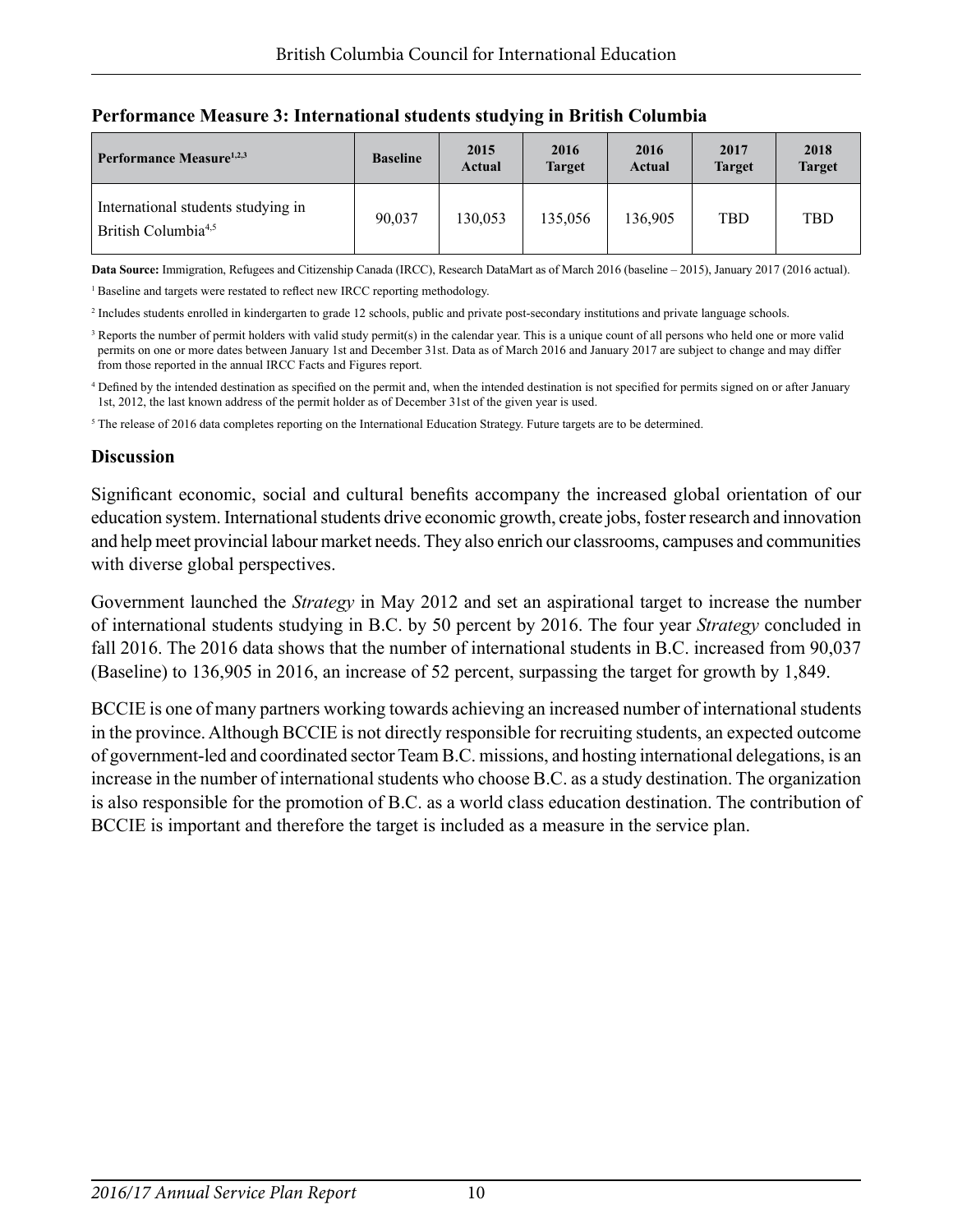## *Goal 3: Provide Communication and Professional Development for the International Education Sector*

Objective: to provide effective professional development offerings, research, services and strategic communications to all international education stakeholders in British Columbia.

### **Strategies**

- Plan, organize and host an annual Summer Seminar conference; and,
- Develop and coordinate a series of professional development offerings relevant to all participants in the international education sector.

### **Performance Measure 4: Satisfaction with Professional Development Events and the Annual Summer Seminar Conference**

| Performance Measure <sup>1</sup>                                                                | 2013/14<br>Actual <sub>2</sub> | 2014/15<br>Actual | 2015/16<br>Actual | 2016/17<br><b>Target</b> | 2016/17<br>Actual | 2017/18<br><b>Target</b> | 2018/19<br><b>Target</b> |
|-------------------------------------------------------------------------------------------------|--------------------------------|-------------------|-------------------|--------------------------|-------------------|--------------------------|--------------------------|
| Percentage of participants who were<br>either satisfied $(4.0)$ or very satisfied               | N/A                            | 95%               | 95%               | 92%                      | 95%               | 93%                      | 94%                      |
| (5.0) with BCCIE's professional<br>development offerings including the<br>annual Summer Seminar |                                |                   |                   |                          |                   |                          |                          |

**Data Source: BCCIE**

<sup>2</sup> This performance measure was slightly modified in 2014/15 to reflect a change in the way participant satisfaction was reported; therefore, no data is available prior to 2014/15.

## **Discussion**

BCCIE hosts a number of professional development events each year in addition to the Summer Seminar conference (known as Summer Conference beginning in 2017). These events incorporate specific issues aligned with deliverables under the *Strategy*, and bring stakeholders together to share best practices, discuss new ideas and collaborate on a variety of topics such as marketing and recruitment, study abroad and student services. Satisfaction with professional development events is an indicator of success in building the capacity to create a globally-oriented education system.

In 2016/17, BCCIE hosted nine professional development events on topics such as marketing, study abroad, immigration and intercultural best practices, ranging in size from three to 45 participants per session. In addition, BCCIE hosted its largest ever Summer Seminar conference in 2016 with over 400 delegates. Survey response rates for both professional development events and Summer Seminar vary for each session but remain consistently high, despite challenges with collecting responses at these events, with an average response rate of 60 percent for professional development events and 33 percent for Summer Seminar conference.

BCCIE aimed to achieve 92 percent of participants satisfied with their participation in these events. The averaged survey results indicated 95 percent of participants satisfied, demonstrating success in providing a valued service for the sector. BCCIE set the targets for this performance measure using an average of results from professional development events and Summer Seminar conference evaluations over the last four years and will continue to monitor progress against the targets, making adjustments as necessary.

 $1 BCCIE$  surveys participants using a standard five-point Likert scale to measure their satisfaction with events  $(1.0 = \text{very dissatisfied}; 2.0 = \text{dissatisfied};$  $3.0$  = neither dissatisfied nor satisfied;  $4.0$  = satisfied;  $5.0$  = very satisfied).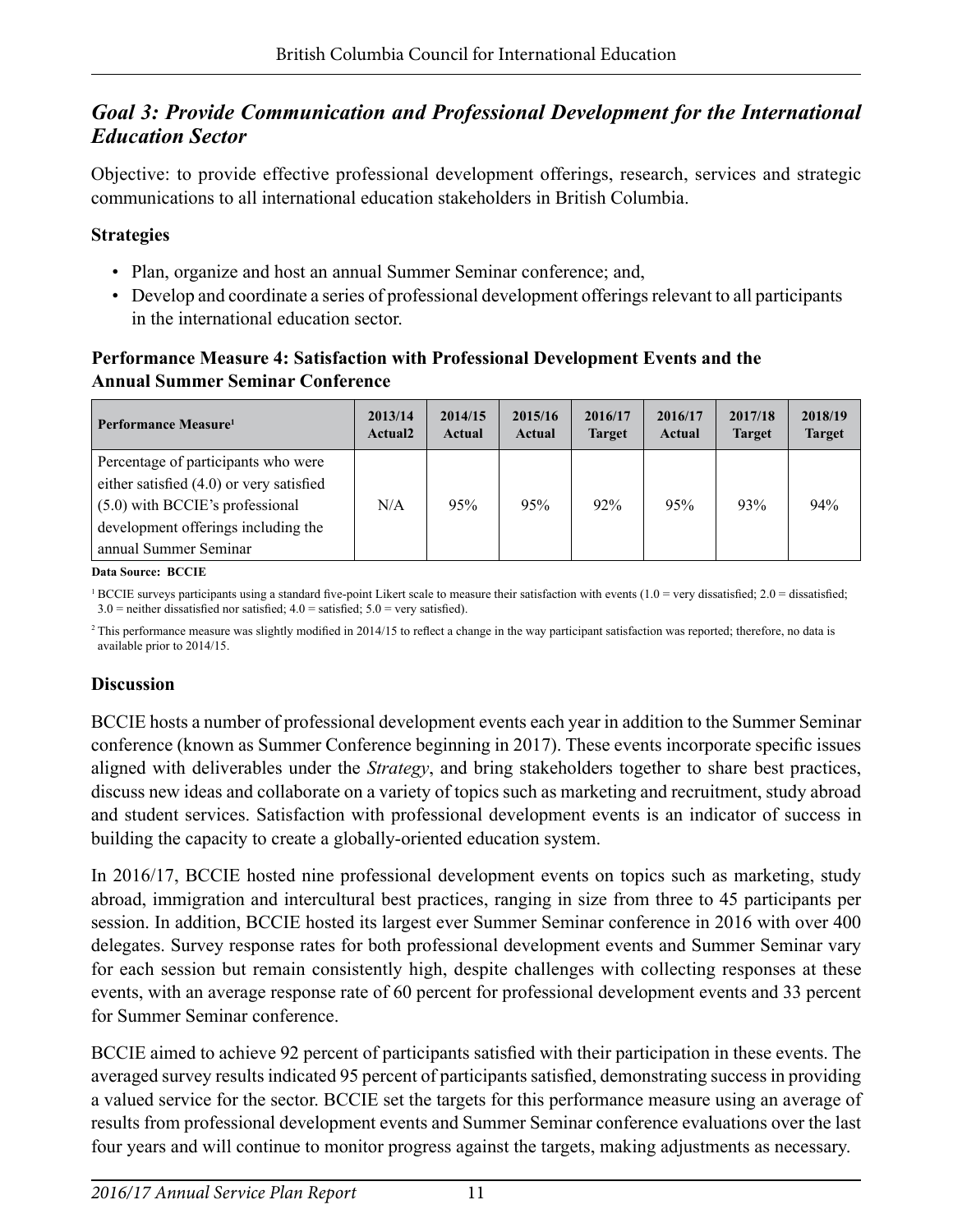# <span id="page-11-0"></span>**Financial Report**

# **Discussion of Results and Financial Report Summary Table**

BCCIE provided the services and activities outlined in the 2016/17-2018/19 Service Plan within the operating budget, ending the year with a small surplus of \$11,988. The organization worked closely with the Board's Finance and Human Resources Committee members and the Ministry of Advanced Education to ensure expenditure of operating funds and execution of activities were in alignment with the mandate, Operational Plan and *Strategy*.

BCCIE generated additional revenue from professional development activities including the Summer Seminar conference, and from the following government and sector contracts: Ministry of Education – scholarships, marketing packages; Ministry of Advanced Education - Northern Pathways initiative and Northern Marketing initiative; Ministry of International Trade - execution of education trade missions; and K-12 sector - IPSEA marketing mission. This additional revenue enabled BCCIE to enhance existing plans and complete supplementary activities in support of the sector. By leveraging strategic partnerships and coordinating activities with provincial and Federal colleagues, the revenue generated covered all expenditures, including activities over and above those identified in the Operational Plan.

Consistent with the direction under Taxpayer Accountability Principles, BCCIE will continue to closely monitor resources and expenditures to ensure services are delivered in an efficient and cost - effective manner. BCCIE will work collaboratively with the Ministry of Advanced Education, Ministry of Education and Ministry of International Trade to develop strategies to manage expenditures, utilize partnerships and ensure alignment with the mandate to support key government priorities.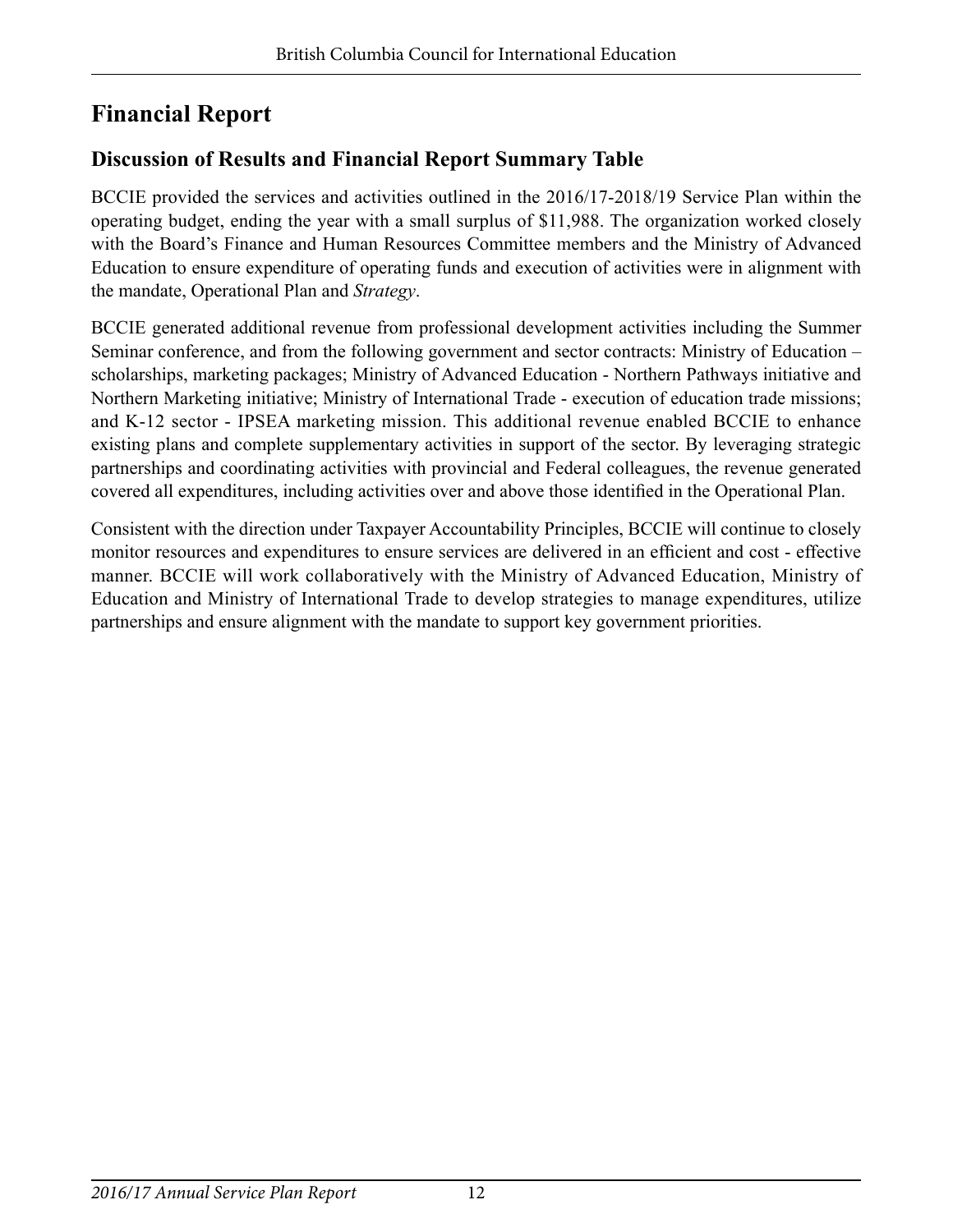## <span id="page-12-0"></span>**Financial Resource Summary Table (\$)**

|                                                                   | 2013/14<br>(Actual) | 2014/15<br>(Actual)      | 2015/16<br>(Actual)      | 2016/17<br>(Budget)      | 2016/17<br>(Actual)      | 2016/17<br>(Variance)    | 2015/16<br>$-16/17$<br>(Variance) |
|-------------------------------------------------------------------|---------------------|--------------------------|--------------------------|--------------------------|--------------------------|--------------------------|-----------------------------------|
| <b>REVENUE</b>                                                    |                     |                          |                          |                          |                          |                          |                                   |
| Provincial Grant - General Operations                             | 1,300,000           | 1,360,000                | 1,500,000                | 1,500,000                | 1,500,000                | $\overline{\phantom{a}}$ | $\overline{\phantom{a}}$          |
| Provincial Grant - Education Quality Assurance (EQA) <sup>1</sup> | 200,000             | 140,000                  |                          | 20,000                   | 25,000                   | 5.000                    | 25,000                            |
| EQA (Renewal and New App Fees) <sup>2</sup>                       | 152,950             | 193,100                  | 267,625                  | 19,500                   | 17,325                   | $-2,175$                 | $-250,300$                        |
| Summer Seminar <sup>3</sup>                                       | 160,060             | 192,540                  | 201,043                  | 215,480                  | 300,407                  | 84,927                   | 99,364                            |
| Professional Development <sup>4</sup>                             | 15,651              | 4,410                    | 22,214                   | 2,955                    | 1,440                    | $-1,515$                 | $-20,774$                         |
| Familiarization Tours (Institutional Support) <sup>5</sup>        | 22,000              | 9,750                    | $\blacksquare$           |                          | 11,700                   | 11,700                   | 11,700                            |
| Institution/Sector Mission Contracts <sup>6</sup>                 |                     |                          |                          |                          | 59,200                   | 59,200                   | 59,200                            |
| Other Government Contracts <sup>7</sup>                           | 45,000              | 90,000                   | 314,877                  | 588,765                  | 710,512                  | 121,747                  | 395,635                           |
| Bank Interest <sup>8</sup>                                        | 13,433              | 16,114                   | 10,333                   | 17,000                   | 10,288                   | $-6,712$                 | $-45$                             |
| <b>TOTAL REVENUE</b>                                              | 1.909.094           | 2,005,914                | 2,316,092                | 2,363,700                | 2,635,872                | 272,172                  | 319,780                           |
|                                                                   |                     |                          |                          |                          |                          |                          |                                   |
| <b>EXPENSES</b>                                                   |                     |                          |                          |                          |                          |                          |                                   |
| General Operations (IT, Board Meetings, Supplies, etc.)           | 1,037,748           | 1,140,686                | 1,324,074                | 1,404,292                | 1,344,324                | $-59,968$                | 20,250                            |
| Operations                                                        | 169,619             | 152,266                  | 151,704                  | 143,500                  | 129,340                  | $-14,160$                | $-22,364$                         |
| Salaries                                                          | 783,837             | 895,639                  | 1,069,308                | 1,156,092                | 1,109,922                | $-46,170$                | 40,614                            |
| Lease                                                             | 84,292              | 92,781                   | 103,062                  | 104,700                  | 105,062                  | 362                      | 2,000                             |
| <b>EQA</b>                                                        | 222,511             | 117,590                  | 32,140                   | 22,500                   | 22,169                   | $-331$                   | $-9,971$                          |
| Goal 1 - Internationalization <sup>9</sup>                        | 93,579              | 92,526                   | 334,689                  | 511,040                  | 645,936                  | 134,896                  | 311,247                           |
| Goal 2 - Market Support <sup>10</sup>                             | 304,615             | 349,150                  | 356,353                  | 200,753                  | 354,868                  | 154,115                  | $-1,485$                          |
| Goal 3 - Communications & Professional Development                | 212,531             | 291,760                  | 266,499                  | 225,115                  | 256,587                  | 31,472                   | $-9,912$                          |
| <b>TOTAL EXPENSES</b>                                             | 1,870,984           | 1,991,712                | 2,313,755                | 2,363,700                | 2,623,884                | 260,184                  | 310,129                           |
|                                                                   |                     |                          |                          |                          |                          |                          |                                   |
| <b>NET INCOME (LOSS)</b>                                          | 38,110              | 14,202                   | 2,337                    | $\overline{\phantom{a}}$ | 11,988                   | 11,988                   | 9.651                             |
|                                                                   |                     |                          |                          |                          |                          |                          |                                   |
| <b>TOTAL DEBT</b>                                                 | $\blacksquare$      | $\overline{\phantom{a}}$ | $\overline{\phantom{a}}$ | $\overline{a}$           | $\overline{\phantom{a}}$ | $\overline{\phantom{a}}$ | $\overline{a}$                    |
|                                                                   |                     |                          |                          |                          |                          |                          |                                   |
| ACCUMULATED SURPLUS AT BEGINNING OF THE YEAR                      | 700,969             | 739,079                  | 753,281                  | 755,618                  | 755,618                  |                          |                                   |
| <b>ACCUMULATED SURPLUS AT END OF THE YEAR</b>                     | 739,079             | 753,281                  | 755,618                  | 755,618                  | 767,606                  |                          |                                   |

**Notes:**

1. EQA administration has transitioned to the Ministry of Advanced Education. However, in 2016/17, BCCIE continued to be responsible for the collection and processing of a small number of institution payments for EQA, vendor contract management and database hosting and maintenance. BCCIE received a small grant in 2016/17 to provide these services.

2. Beginning 2016/17, EQA reapplication and new application fee payments comprise only a small group of institutions that continue to pay an annual EQA fee. BCCIE was

able to retain the revenue generated by these fees to help cover the cost of the EQA functions provided by BCCIE in 2016/17.

3. BCCIE hosted its largest conference to date resulting in additional revenue beyond what was expected. 4. BCCIE hosted a two-day workshop in 2015/16 which generated additional revenue beyond what was expected. This workshop was not offered in 2016/17, accounting for the variance in revenue between the two fiscal years.

5. In 2016/17, BCCIE partnered with another association to host a United States Agents Familiarization Tour. BCCIE received revenue from this association to cover some of the expenses of the tour.

6. In 2016/17, BCCIE was contracted by B.C. school districts to plan and lead a K-12 mission. This revenue reflects the fees collected from the 18 school districts for expenses associated with the mission.

7. In 2016/17, BCCIE received one government contract from the Ministry of Education, additional contracts from the Ministry of International Trade to support missions and two contracts from the Ministry of Advanced Education to support the development of the Northern Pathways and Northern Marketing Initiatives. The Ministry of Education contract included additional funds not known at the time of budgeting.

8. Bank interest is from term deposits and redemption of corporate credit card cash back points. In 2016/17, BCCIE did not redeem all credit card points and therefore revenue was less than expected.

9. In 2016/17, Goal 1 included expenses related to the Ministry of Education and Ministry of Advanced Education government contracts. This was not known at the time of budgeting.

10.In 2016/17, Goal 2 included expenses related to the Ministry of International Trade contracts for the execution of Team BC missions and the K-12 mission BCCIE was contracted by the school districts to complete. These activities were not known at the time of budgeting.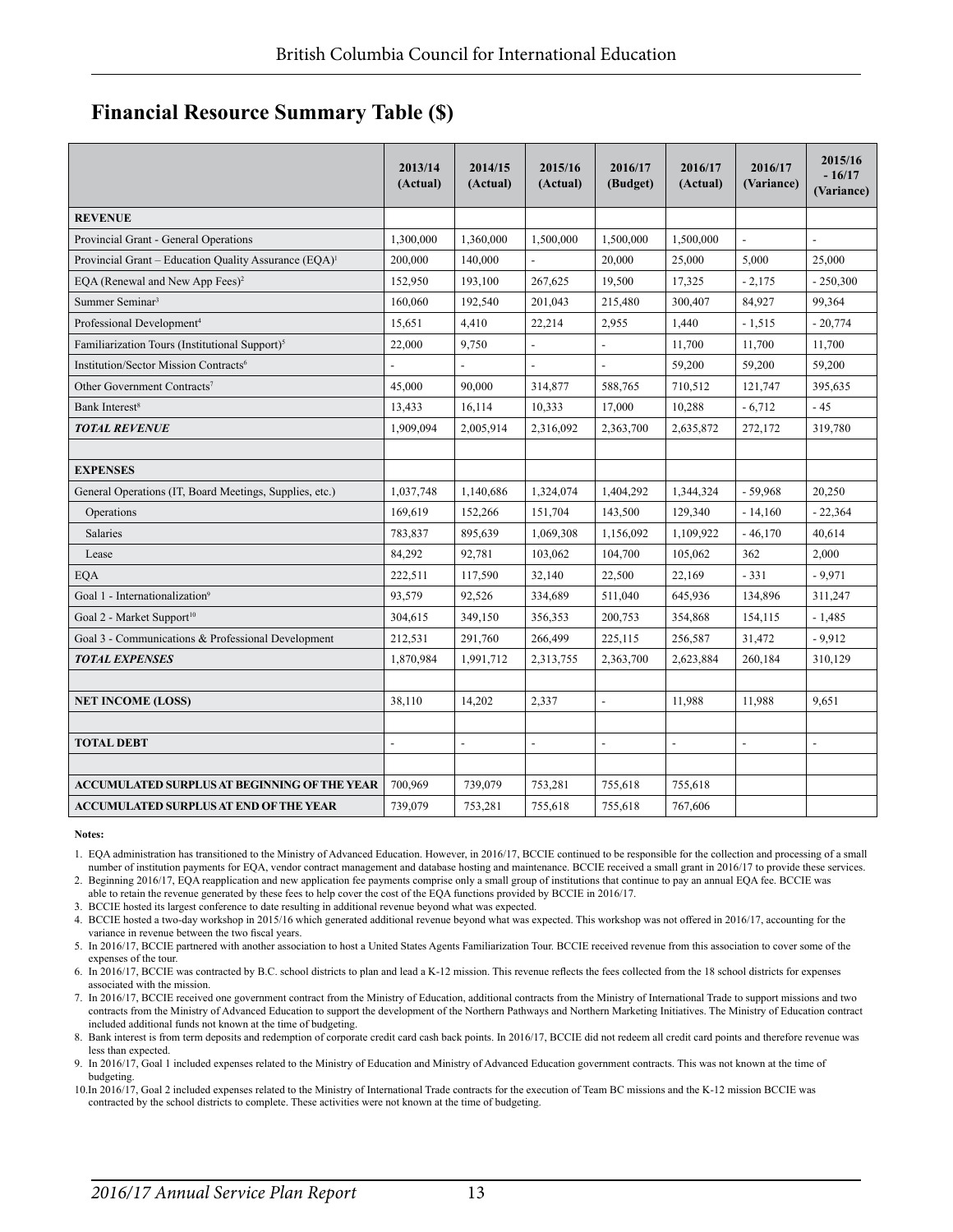# <span id="page-13-0"></span>**FINANCIAL STATEMENTS**

**MARCH 31, 2017**

- 1 -

**STEELE & CO. CHARTERED PROFESSIONAL ACCOUNTANTS**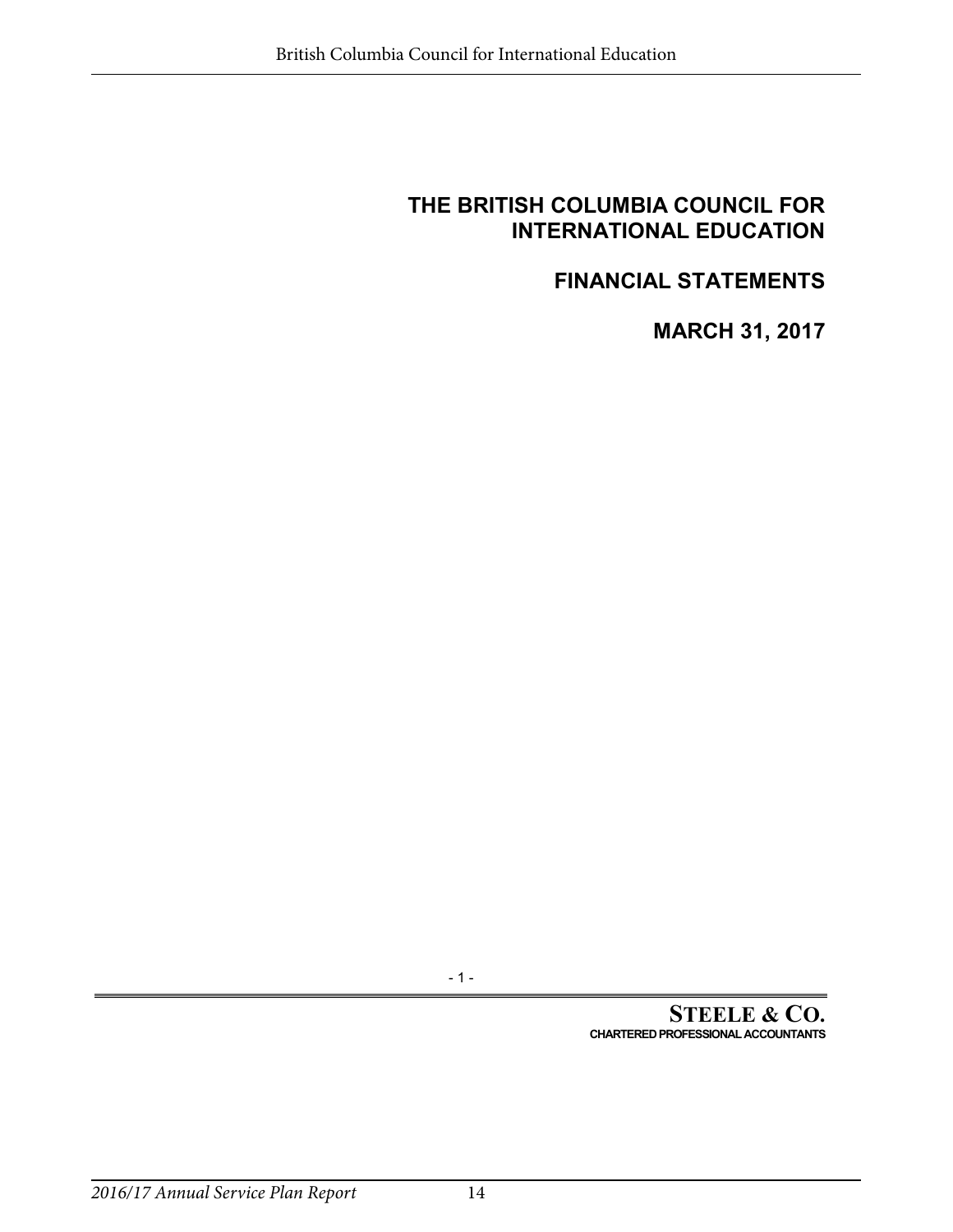

Representing incorporated professionals

| <b>SUITE 909</b>                |               |                |
|---------------------------------|---------------|----------------|
| <b>808 WEST HASTINGS STREET</b> |               |                |
| <b>VANCOUVER, BC</b>            | <b>CANADA</b> | <b>V6C 2X4</b> |

TELEPHONE: FAX: EMAIL:

(604) 687-8808 (604) 687-2702 email@steele-co.ca

#### **INDEPENDENT AUDITOR'S REPORT**

#### To the Members of The British Columbia Council for International Education

We have audited the statement of financial position of The British Columbia Council for International Education ("the Council") as at March 31, 2017 and the statements of operations, change in net financial assets, and cash flows for the year ended March 31, 2017, and a summary of significant accounting policies and other explanatory information.

#### Management's Responsibility for the Financial Statements

Management is responsible for the preparation and fair presentation of these financial statements in accordance with Canadian public sector accounting standards and for such internal control as management determines is necessary to enable the preparation of financial statements that are free from material misstatement, whether due to fraud or error.

#### Auditor's Responsibility

Our responsibility is to express an opinion on these financial statements based on our audit. We conducted our audits in accordance with Canadian generally accepted auditing standards. Those standards require that we comply with ethical requirements and plan and perform the audit to obtain reasonable assurance about whether the financial statements are free from material misstatement.

An audit involves performing procedures to obtain audit evidence about the amounts and disclosures in the financial statements. The procedures selected depend on the auditor's judgement, including the assessment of the risks of material misstatement of the financial statements, whether due to fraud or error. In making those risk assessments, the auditor considers internal control relevant to the entity's preparation and fair presentation of the financial statements in order to design audit procedures that are appropriate in the circumstances, but not for the purpose of expressing an opinion on the effectiveness of the entity's internal control. An audit also includes evaluating the appropriateness of accounting policies used and the reasonableness of accounting estimates made by management, as well as evaluating the overall presentation of the financial statements.

We believe that the audit evidence we have obtained is sufficient and appropriate to provide a basis for our audit opinion.

#### Opinion

In our opinion, these financial statements present fairly, in all material respects, the financial position of the Council as at March 31, 2017 and the results of its operations, changes in net financial assets and cash flows for the year in accordance with Canadian public sector accounting standards.

#### Report on Other Legal and Regulatory Requirements

As required by the Societies Act (British Columbia), we report that, in our opinion, these principles have been applied on a basis consistent with that of the preceding year.

Vancouver, Canada May 15, 2017

 $\frac{1}{\sqrt{1-\frac{1}{2}}}$ 

CHARTERED PROFESSIONAL ACCOUNTANTS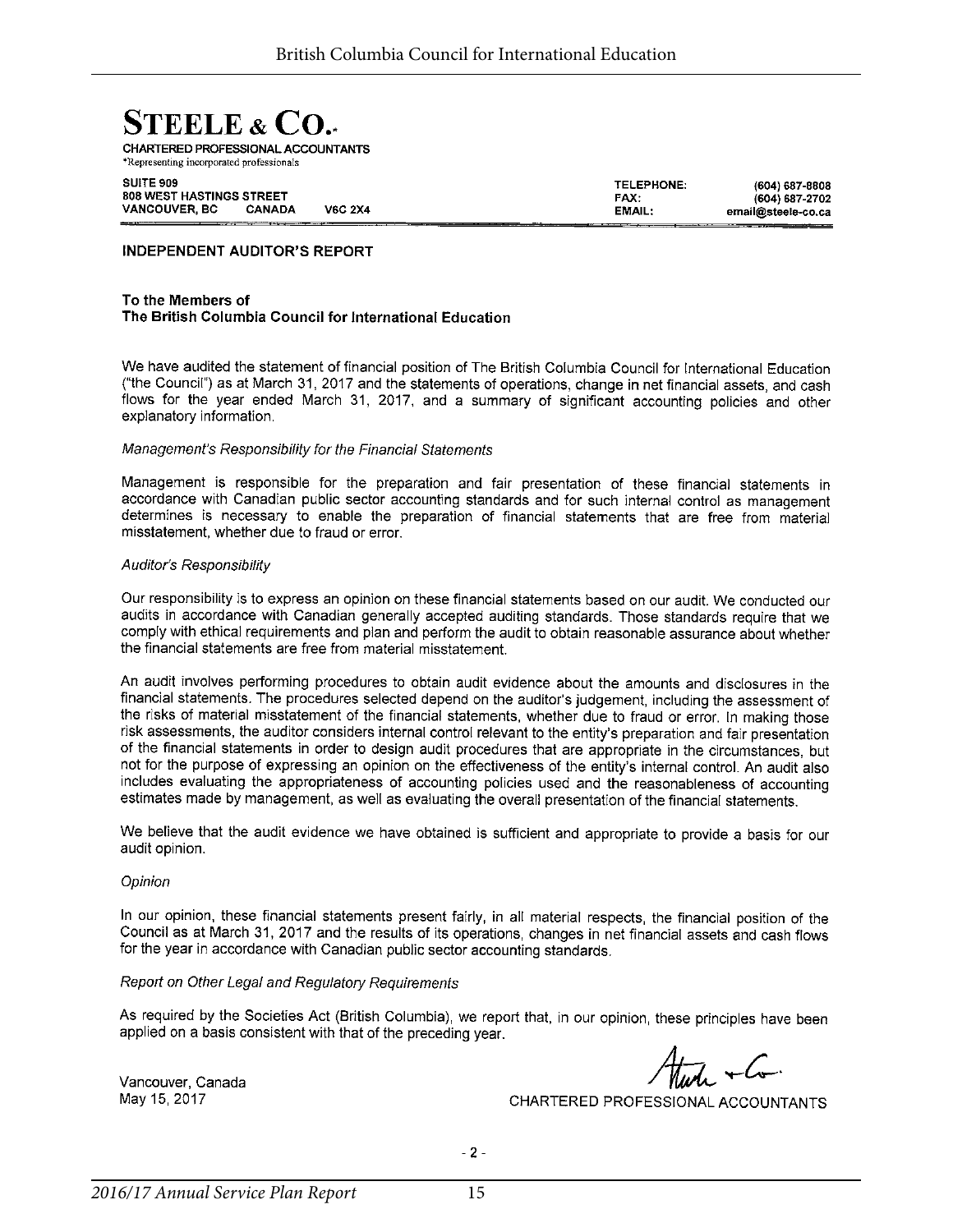#### STATEMENT OF FINANCIAL POSITION

|                                                                                                                                                                              |             | MARCH 31,                                                     |    |                                                               |
|------------------------------------------------------------------------------------------------------------------------------------------------------------------------------|-------------|---------------------------------------------------------------|----|---------------------------------------------------------------|
|                                                                                                                                                                              | <b>NOTE</b> | 2017                                                          |    | 2016                                                          |
| <b>FINANCIAL ASSETS</b>                                                                                                                                                      |             |                                                               |    |                                                               |
| CASH AND CASH EQUIVALENTS<br><b>GUARANTEED INVESTMENT CERTIFICATES</b><br><b>ACCOUNTS RECEIVABLE</b><br>SALES TAX RECEIVABLE                                                 | 4<br>5      | \$<br>381,407<br>857,337<br>208<br>1,238,952                  | \$ | 276,990<br>857,030<br>35<br>376<br>1,134,431                  |
| <b>LIABILITIES</b>                                                                                                                                                           |             |                                                               |    |                                                               |
| <b>ACCOUNTS PAYABLE</b><br>AND ACCRUED LIABILITIES<br>SALARIES AND ASSESSMENTS PAYABLE<br><b>EMPLOYEE FUTURE BENEFITS</b><br>DEFERRED REVENUE<br><b>NET FINANCIAL ASSETS</b> | 6<br>8      | 48,427<br>130,891<br>145,667<br>384,679<br>709,664<br>529,288 |    | 60,200<br>143,613<br>112,413<br>158,790<br>475,016<br>659,415 |
| <b>NON-FINANCIAL ASSETS</b>                                                                                                                                                  |             |                                                               |    |                                                               |
| TANGIBLE CAPITAL ASSETS<br>PREPAID EXPENSES                                                                                                                                  | 9           | 31,266<br>207,052                                             |    | 46,154<br>50,049                                              |
|                                                                                                                                                                              |             | 238,318                                                       |    | 96,203                                                        |
| <b>ACCUMULATED SURPLUS</b>                                                                                                                                                   |             | \$<br>767,606                                                 | \$ | 755,618                                                       |
| GOING CONCERN CONSIDERATIONS<br>CONTRACTUAL OBLIGATIONS                                                                                                                      | 2<br>6 & 7  |                                                               |    |                                                               |

APPROVED ON BEHALF OF THE BOARD

Dr. Randall Martin

Hant

Jim Hamilton

 $-3-$ 

**STEELE & CO.** CHARTERED PROFESSIONAL ACCOUNTANTS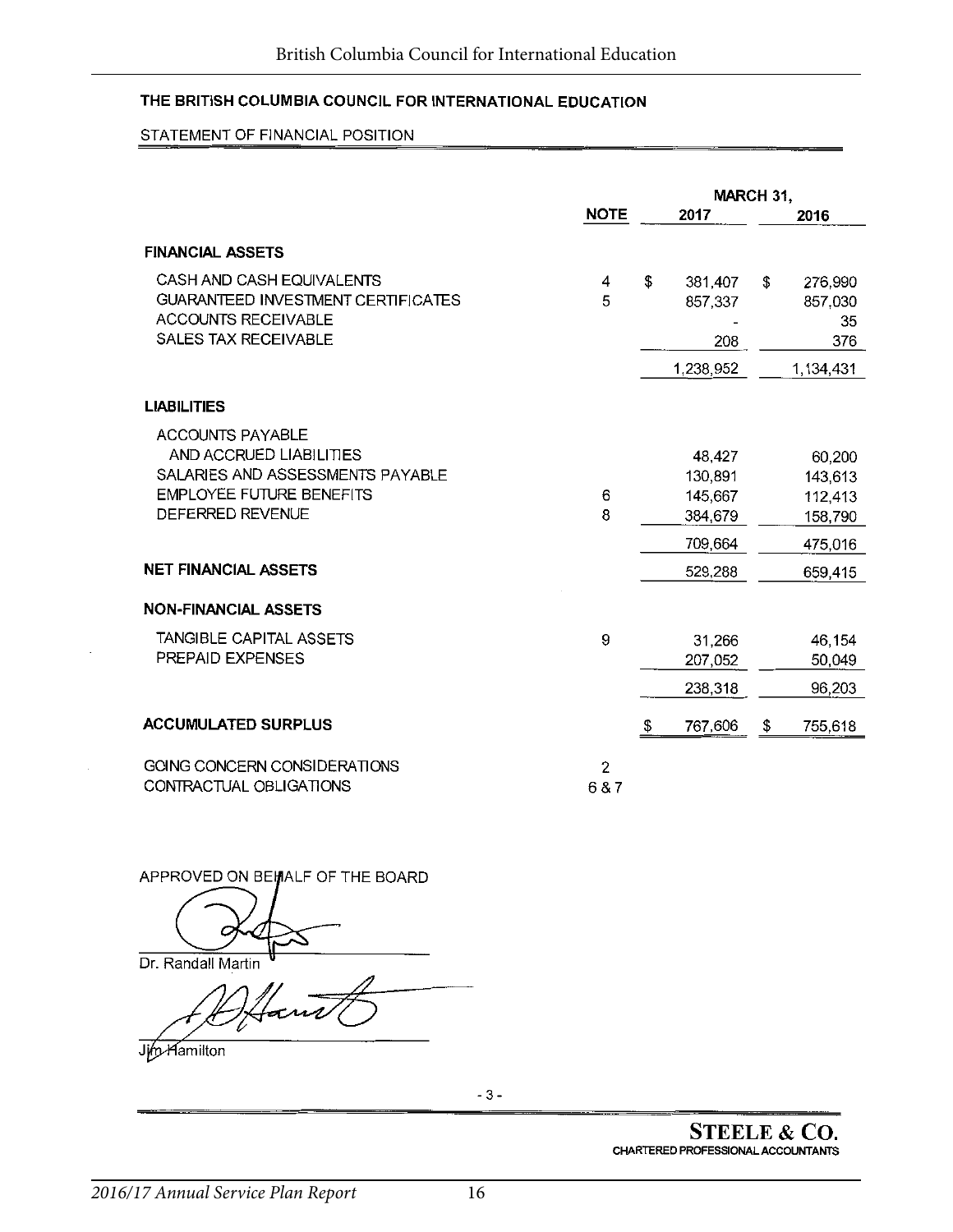#### STATEMENT OF OPERATIONS

|                                                                                                                               |                           |                           | YEAR ENDED MARCH 31,       |
|-------------------------------------------------------------------------------------------------------------------------------|---------------------------|---------------------------|----------------------------|
|                                                                                                                               | 2017 BUDGET<br>(NOTE 12)  | 2017                      | 2016                       |
| <b>REVENUES</b>                                                                                                               |                           |                           |                            |
| <b>EDUCATION QUALITY</b><br>ASSURANCE (EQA) (SCHEDULE)<br><b>GOVERNMENT GRANTS (SCHEDULE)</b><br>ADMINISTRATION AND OPERATING | \$<br>39,500<br>2,088,765 | \$<br>42,325<br>2,210,512 | \$<br>267,625<br>1,814,877 |
| CONTRACTS (SCHEDULE)<br>OTHER (SCHEDULE)                                                                                      | 218,435<br>17,000         | 372,747<br>10,288         | 223,257<br>10,333          |
|                                                                                                                               | 2,363,700                 | 2,635,872                 | 2,316,092                  |
| <b>EXPENSES</b>                                                                                                               |                           |                           |                            |
| <b>EDUCATION QUALITY</b><br>ASSURANCE (EQA) (SCHEDULE)<br>ADMINISTRATION AND OPERATING                                        | 22,500                    | 22,169                    | 32,140                     |
| CONTRACTS (SCHEDULE)                                                                                                          | 2,341,200                 | 2,601,715                 | 2,281,615                  |
|                                                                                                                               | 2,363,700                 | 2,623,884                 | 2,313,755                  |
| <b>ANNUAL OPERATING SURPLUS</b>                                                                                               | \$                        | 11,988                    | 2.337                      |
| <b>ACCUMULATED SURPLUS</b><br><b>BEGINNING OF THE YEAR</b>                                                                    |                           | 755,618                   | 753,281                    |
| <b>ACCUMULATED SURPLUS</b><br><b>END OF THE YEAR</b>                                                                          |                           | \$<br>767,606             | 755,618<br>\$              |

- 4 -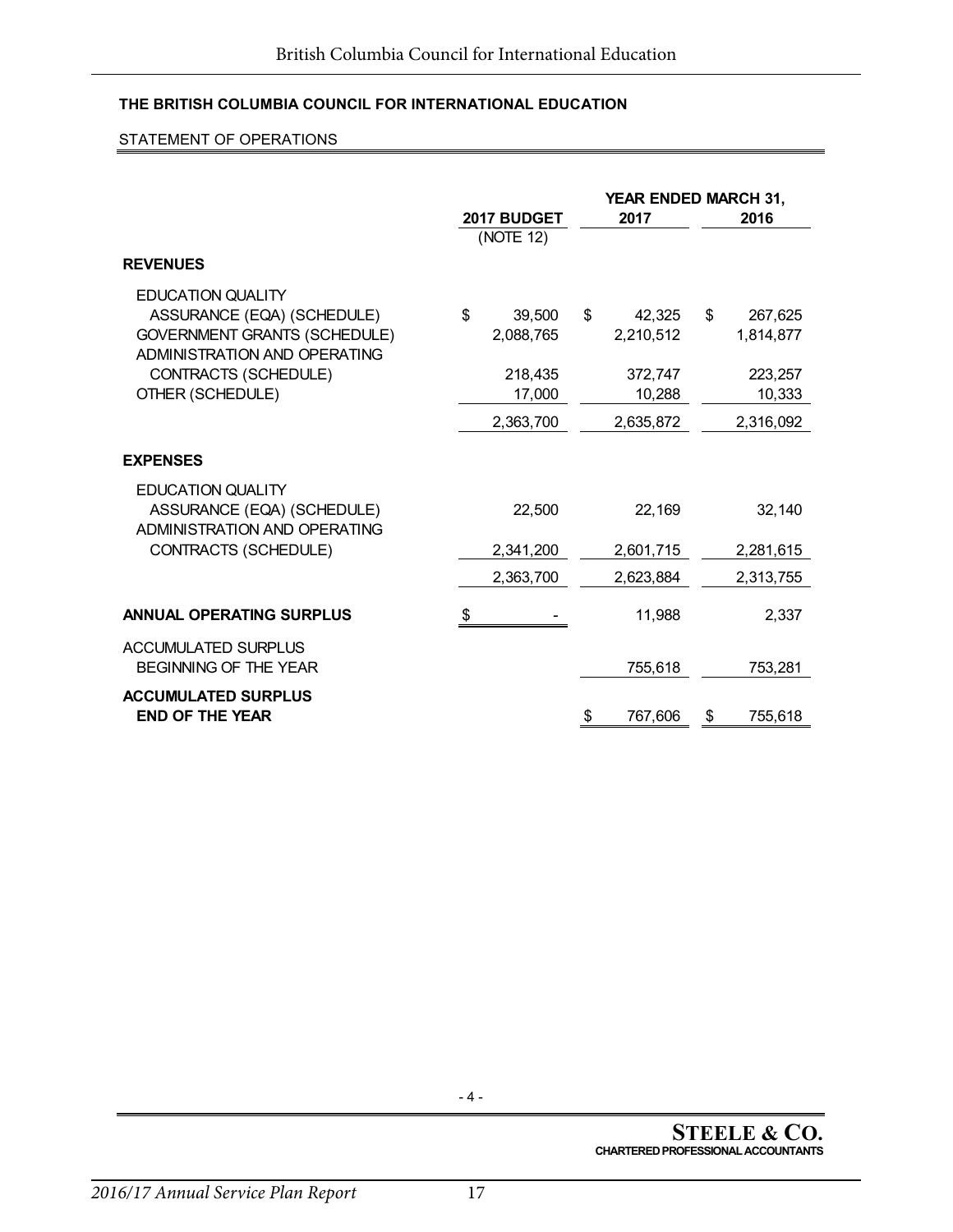#### STATEMENT OF CHANGE IN NET FINANCIAL ASSETS

|                                                              | 2017 BUDGET | YEAR ENDED MARCH 31,<br>2017 | 2016          |
|--------------------------------------------------------------|-------------|------------------------------|---------------|
|                                                              | (NOTE 12)   |                              |               |
| ANNUAL OPERATING SURPLUS                                     | \$          | \$<br>11,988                 | \$<br>2,337   |
| <b>ACQUISITION OF TANGIBLE</b><br><b>CAPITAL ASSETS</b>      |             | (1,097)                      |               |
| AMORTIZATION OF TANGIBLE<br><b>CAPITAL ASSETS</b>            | 16,000      | 15,985                       | 26,294        |
| <b>ACQUISITION OF PREPAID EXPENSES</b>                       |             | (207, 052)                   | (50,049)      |
| USE OF PREPAID EXPENSES                                      | (16,000)    | 50,049                       | 77,532        |
| <b>INCREASE (DECREASE) IN NET</b><br><b>FINANCIAL ASSETS</b> | \$.         | (130, 127)                   | 56,114        |
| <b>NET FINANCIAL ASSETS</b><br>BEGINNING OF THE YEAR         |             | 659,415                      | 603,301       |
| <b>NET FINANCIAL ASSETS</b><br><b>END OF THE YEAR</b>        |             | \$<br>529,288                | \$<br>659,415 |

- 5 -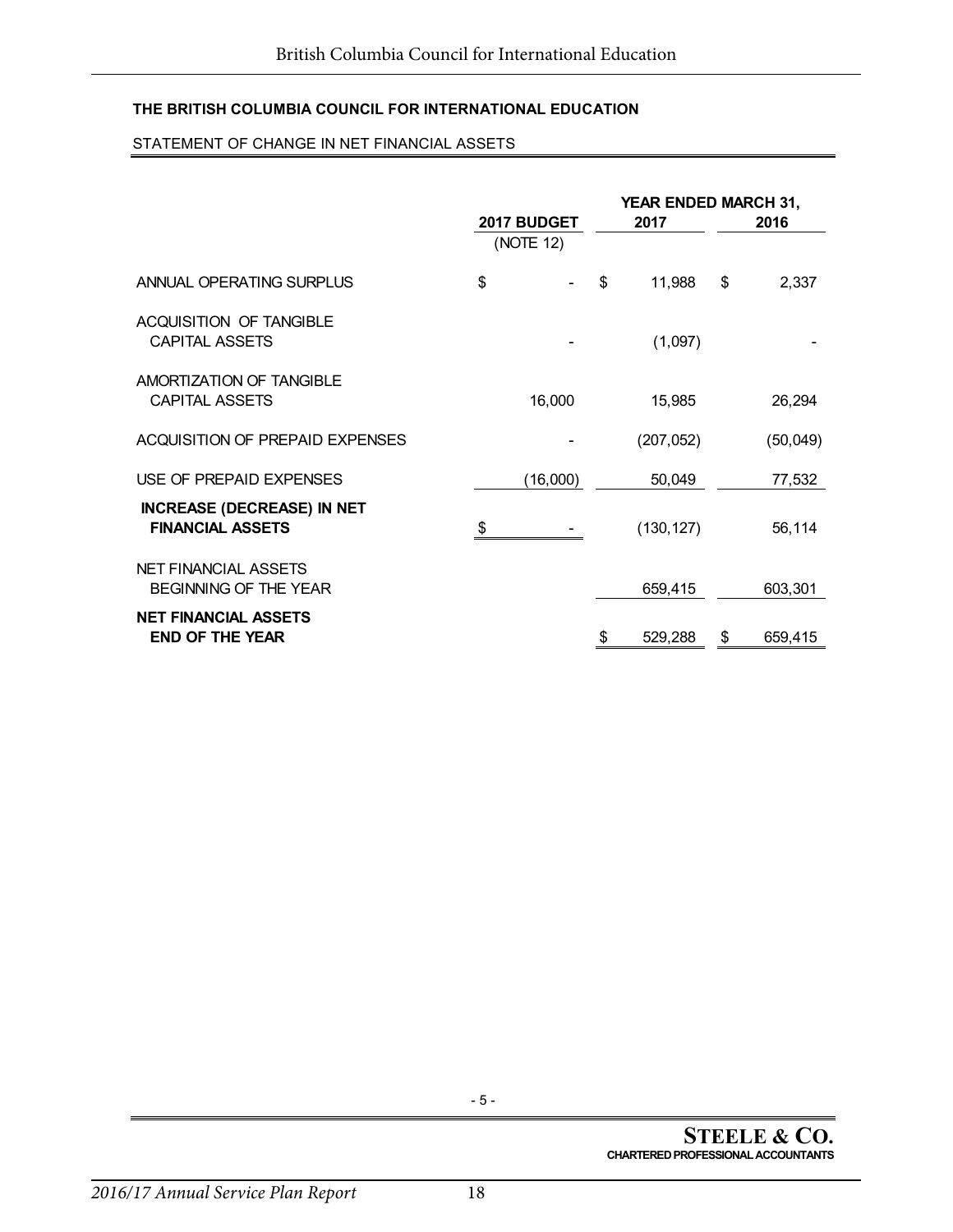#### STATEMENT OF CASH FLOWS

|                                                 | <b>YEAR ENDED MARCH 31,</b><br>2017 |                  |    | 2016             |
|-------------------------------------------------|-------------------------------------|------------------|----|------------------|
| <b>OPERATING TRANSACTIONS</b>                   |                                     |                  |    |                  |
| <b>CASH RECEIVED FROM</b>                       |                                     |                  |    |                  |
| <b>EQA</b>                                      | \$                                  | 42,325           | \$ | 267,626          |
| <b>GOVERNMENT GRANTS</b>                        |                                     | 2,210,512        |    | 1,814,877        |
| ADMINISTRATIVE AND OPERATING CONTRACTS          |                                     | 72,509           |    | 15,472           |
| <b>OTHER</b>                                    |                                     | 10,288           |    | 10,333           |
| <b>SUMMER SEMINAR</b>                           |                                     | 526,295          |    | 295,033          |
|                                                 |                                     | 2,861,929        |    | 2,403,341        |
| <b>CASH PAID FOR</b>                            |                                     |                  |    |                  |
| EQA                                             |                                     | 24,699           |    | 25,134           |
| <b>EQUIPMENT RENTAL</b>                         |                                     | 22,831           |    | 17,096           |
| <b>EVENT FEES</b>                               |                                     | 192,158          |    | 119,744          |
| <b>HOSPITALITY</b>                              |                                     | 156,566          |    | 142,068          |
| <b>INFORMATION TECHNOLOGY AND WEBSITES</b>      |                                     | 102,134          |    | 92,699           |
| <b>INSURANCE</b>                                |                                     | 4,724            |    | 4,276            |
| LEADERSHIP AND ORGANIZATION<br><b>MARKETING</b> |                                     | 9,223<br>408,561 |    | 7,778<br>186,947 |
| OFFICE COMMUNICATIONS                           |                                     | 63,730           |    | 42,443           |
| OFFICE SUPPLIES AND MISCELLANEOUS               |                                     | 24,335           |    | 17,527           |
| PROFESSIONAL AND CONSULTING FEES                |                                     | 218,117          |    | 144,149          |
| <b>RENT AND FACILITIES</b>                      |                                     | 152,286          |    | 161,781          |
| <b>SALARIES AND BENEFITS</b>                    |                                     | 1,081,389        |    | 1,008,135        |
| SALES TAXES (RECOVERABLE)                       |                                     | 185              |    | (235)            |
| <b>SUBSIDIES</b>                                |                                     |                  |    | 500              |
| <b>TELECOMMUNICATIONS</b>                       |                                     | 15,851           |    | 23,526           |
| <b>TRAVEL</b>                                   |                                     | 279,320          |    | 172,627          |
|                                                 |                                     | 2,756,108        |    | 2,166,195        |
| CASH PROVIDED BY OPERATING TRANSACTIONS         |                                     | 105,821          |    | 237,146          |
| <b>CAPITAL TRANSACTIONS</b>                     |                                     |                  |    |                  |
| CASH USED TO ACQUIRE TANGIBLE CAPITAL ASSETS    |                                     | (1,097)          |    |                  |
| CASH APPLIED TO CAPITAL TRANSACTIONS            |                                     | (1,097)          |    |                  |
| <b>INVESTING TRANSACTIONS</b>                   |                                     |                  |    |                  |
| <b>GUARANTEED INVESTMENT CERTIFICATES</b>       |                                     | (307)            |    | (15, 347)        |
| CASH APPLIED TO INVESTING TRANSACTIONS          |                                     | (307)            |    | (15, 348)        |
| <b>INCREASE IN CASH AND CASH EQUIVALENTS</b>    |                                     | 104,417          |    | 221,798          |
| CASH AND CASH EQUIVALENTS BEGINNING OF THE YEAR |                                     | 276,990          |    | 55,192           |
| CASH AND CASH EQUIVALENTS END OF THE YEAR       | \$                                  | 381,407          | \$ | 276,990          |

**STEELE & CO. CHARTERED PROFESSIONAL ACCOUNTANTS**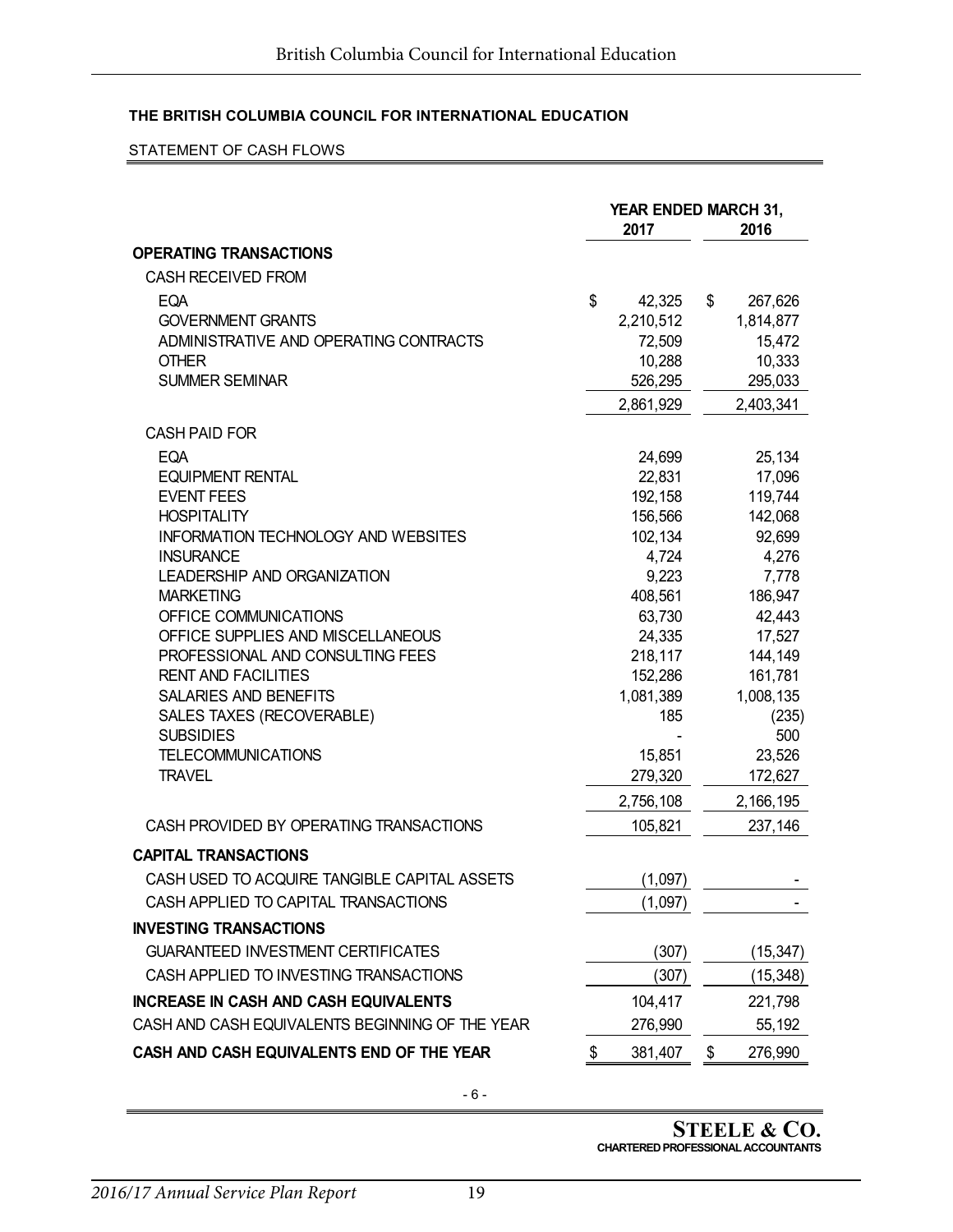NOTES TO THE FINANCIAL STATEMENTS

#### MARCH 31, 2017

#### **1. NATURE OF OPERATIONS**

The British Columbia Council for International Education is an educational marketing institution incorporated in 1991 under the Societies Act (British Columbia). On January 23, 2009, the Council changed its name from The British Columbia Centre for International Education to The British Columbia Council for International Education, amended its constitution, and replaced its by-laws in their entirety. At the same time, its mandate was expanded to include overseas missions, new internal and external programs, marketing and communication portfolios, and to administer government sponsored initiatives, such as the Education Quality Assurance Program ("EQA"). The Council receives funding for its programs through the Ministry of Advanced Education for the Province of British Columbia ("the Ministry") and other government funded agencies. Previously, the Council was funded by internal programs and membership dues. In 2012, the mandate and mission of the Council were further changed and scaled back to focus on the core areas of planning and logistics of international events, marketing British Columbia in the international markets, and administering the EQA program. In 2014, the Council was notified that it would no longer be the administrator of the EQA program.

The Council reports to the Legislative Assembly through the Ministry and is considered a Government Reporting Entity. The Council has no issued shares.

The Council is exempt from income taxes under the Income Tax Act.

#### **2. GOING CONCERN CONSIDERATIONS**

These financial statements have been prepared on the assumption that the Council is a going concern, meaning it will continue in operation for the foreseeable future and will be able to realize assets and discharge liabilities in the ordinary course of operations. Different bases of measurement may be appropriate if the Council is not expected to continue in operation for the foreseeable future. The Council is economically dependent on government support to fund its programs and activities. The Council's continuation as a going concern is dependent upon its ability to receive future government funding sufficient to meet current and future obligations.

As at March 31, 2017, the Council had net financial assets of \$529,288 (2016 - \$659,415).

The Council has the Ministry's grant commitment of \$1,500,000 to fund its fiscal 2018 operations, and received funding of \$1,500,000 to fund its fiscal 2017 operations.

The Government has requested the Council's assistance in administering the EQA program during the transition process. The Council has been granted the right to retain the EQA fees received for memberships from April 1, 2016 to March 31, 2017. In order to continue administering the program, the government has provided a grant of \$20,000 to fund the EQA program for fiscal 2018 and received funding of \$25,000 to fund its fiscal 2017 operations.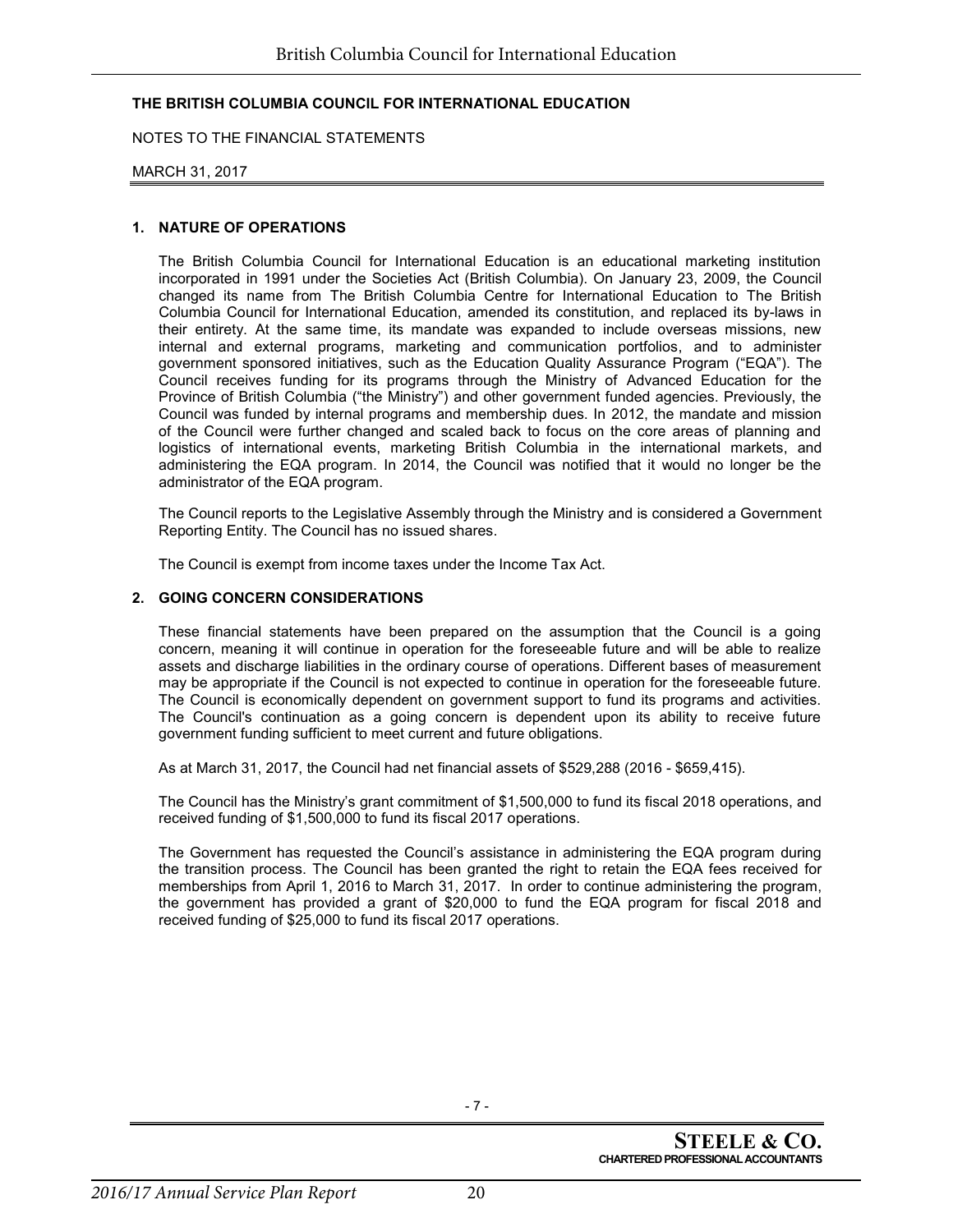#### NOTES TO THE FINANCIAL STATEMENTS

#### MARCH 31, 2017

#### **3. SUMMARY OF SIGNIFICANT ACCOUNTING POLICIES**

a. Basis of Accounting

These financial statements have been prepared by management in accordance with Canadian public sector accounting standards.

b. Cash and Cash Equivalents

Cash and cash equivalents include cash on hand, demand deposits, and short-term highly liquid investments that are readily convertible to known amounts of cash and that are subject to an insignificant risk of change in value. These short-term investments generally have a maturity of three months or less at acquisition and are held for the purpose of meeting short-term cash commitments rather than for investing.

c. Guaranteed Investment Certificates

Guaranteed investment certificates ("GIC's") are interest bearing and generally have maturity dates of one year or less.

- d. Employee Future Benefits
	- i. The employees of the Council belong to the Municipal Pension Plan which is a multiemployer joint trustee plan. This plan is a defined benefit plan, providing a pension on retirement based on the member's age at retirement, length of service, and highest earnings averaged over five years. Inflation adjustments are contingent upon available funding.

The joint trustee board of the plan determines the required plan contributions annually.

The contribution to the plan by the Council is recorded as an expense for the year.

- ii. The costs of insured benefits reflected in these financial statements are the Council's portion of the insurance premiums owed for coverage of employees during the period.
- e. Tangible Capital Assets Including Capital Leases

Tangible capital assets are recorded at cost, which includes amounts that are directly related to the acquisition, design, construction, development, improvement, or betterment of the assets.

The Council does not have any capital leases.

The cost, less the estimated residual value, of the tangible capital assets, excluding land, is amortized on a declining balance basis over their estimated useful lives as follows:

Leasehold improvements and the straight line of the straight line

Computer equipment and software 50%-100% declining balance method Office furniture and equipment 20% declining balance method Website 30% declining balance method

- 8 -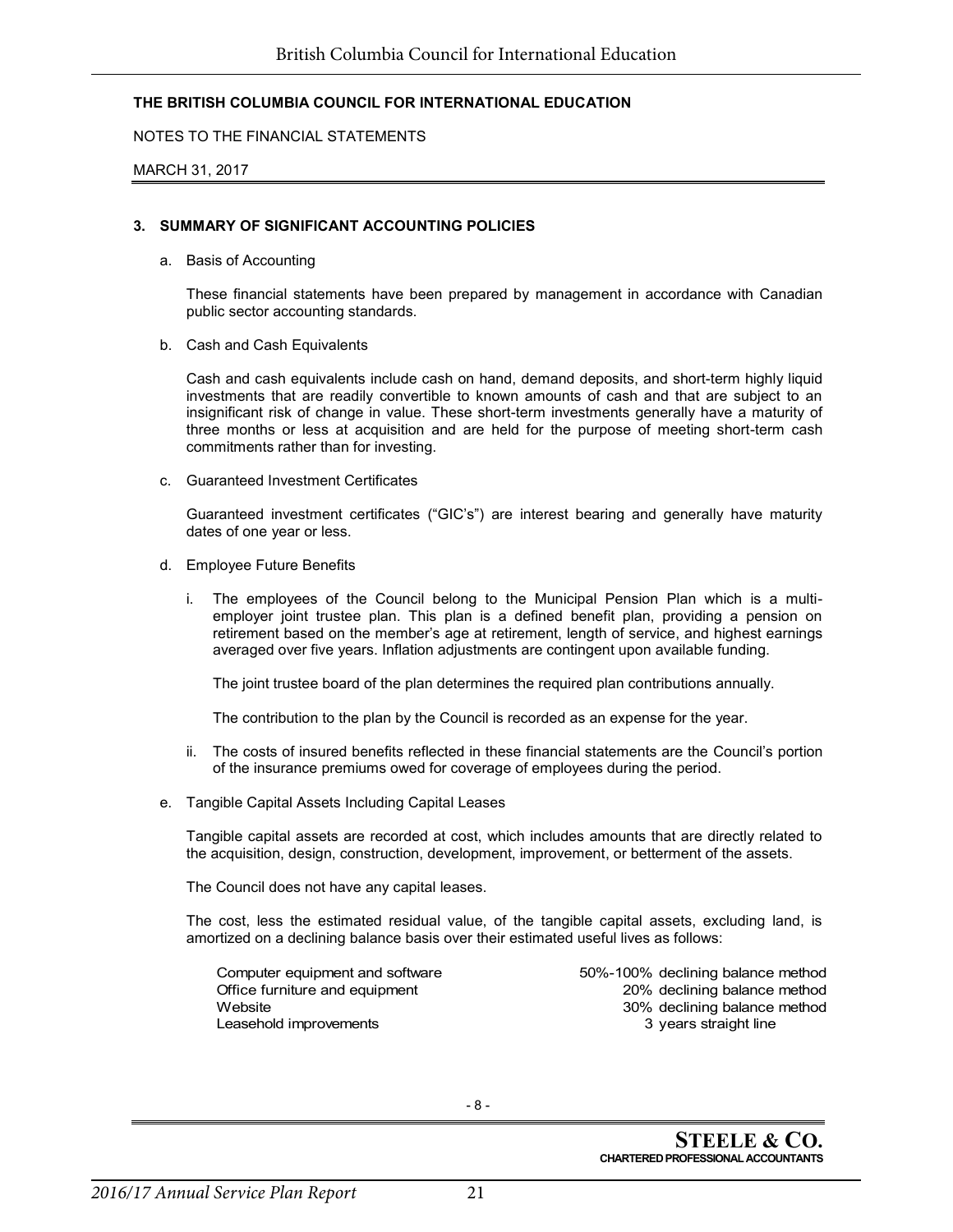NOTES TO THE FINANCIAL STATEMENTS

MARCH 31, 2017

#### **3. SUMMARY OF SIGNIFICANT ACCOUNTING POLICIES (CONTINUED)**

e. Tangible Capital Assets Including Capital Leases (Continued)

Tangible capital assets are written down when conditions indicate that they no longer contribute to the Council's ability to provide goods and services, or when the value of future economic benefits associated with the tangible capital assets is less than their net book value. The net write-downs are accounted for as expenses in the statement of operations. No write downs were recorded during the year.

Contributed capital assets are recorded as revenue at their fair market value on the date of donation, except in circumstances where fair value cannot be reasonably determined, and which are then recognized at nominal value. Transfers of capital assets from related parties are recorded at carrying value. No contributed capital assets were received during the year.

f. Prepaid Expenses

Prepaid expenses, which include prepaid insurance, facility rentals, travel and mission expenses, are charged to operations over the periods that are expected to benefit from the expense.

g. Revenue Recognition

Revenues are recognized in the period in which the transactions or events occurred that gave rise to the revenues. All revenues are recorded on an accrual basis, except when the accruals cannot be reasonably determined or collection is reasonably assured.

Government transfers are recognized as revenues when the transfer is authorized, any eligibility criteria are met, and reasonable estimates of the amounts can be made. Transfers are recognized as deferred revenue when amounts have been received but not all eligibility criteria or stipulations have been met.

Contributions from other sources are deferred and recognized as revenue as the related stipulations in the agreement are met. Restricted contributions that must be maintained in perpetuity are recorded as revenue when received or receivable and are presented as nonfinancial assets in the statement of financial position.

Revenue related to fees or services received in advance of the fee being earned or service performed is deferred and recognized when the fee is earned or service performed.

Expenses are reported on an accrual basis. The cost of all goods consumed and services received during the year is expensed.

h. Foreign Currency Translation

Foreign currency transactions are translated at the exchange rate prevailing at the date of the transactions unless hedged by forward contracts that specify the rate of exchange. Monetary assets and liabilities denominated in foreign currencies are translated into Canadian dollars at the exchange rate prevailing at year end. Adjustments to revenue or expense transactions arising as a result of foreign currency translation are credited or charged to operations at the time the adjustments arise. The Council does not undertake any currency hedges.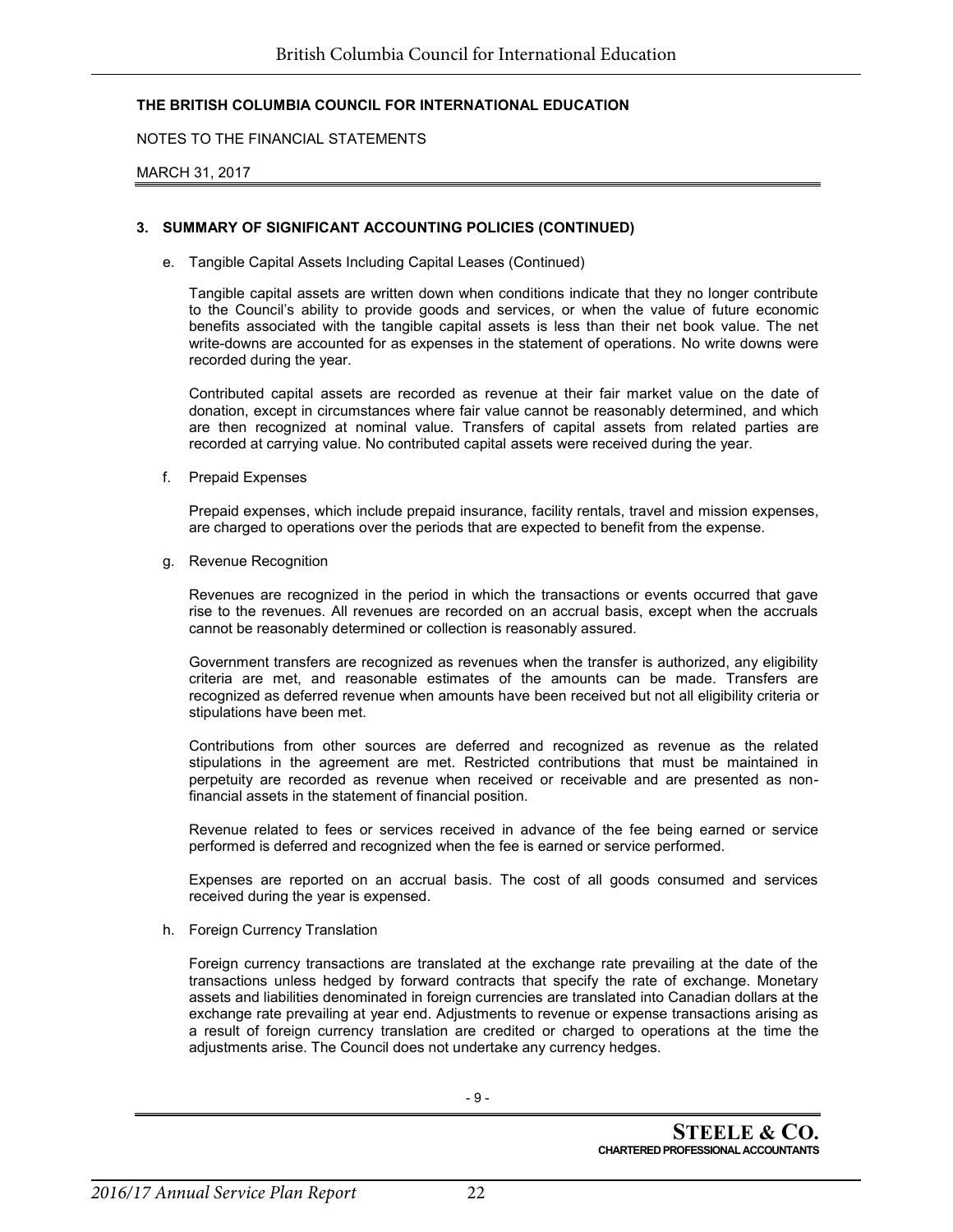NOTES TO THE FINANCIAL STATEMENTS

#### MARCH 31, 2017

#### **3. SUMMARY OF SIGNIFICANT ACCOUNTING POLICIES (CONTINUED)**

#### i. Financial Instruments

#### *Measurement*

Financial assets originated or acquired, or financial liabilities issued or assumed, are initially measured at their fair values. In the case of a financial asset or financial liability not being subsequently measured at fair value, the initial fair value will be adjusted for financing fees and transaction costs that are directly attributable to its origination, acquisition, issuance or assumption. Transaction costs of financial instruments measured at fair value are expensed.

The Council subsequently measures its financial assets and liabilities at amortized cost, except for investments in equity instruments that are quoted in an active market, which are measured at fair value. Unrealized gains and losses from changes in fair value are recognized in the statement of re-measurement gains and losses until the respective investment is ultimately disposed of, at which time the cumulative gain or loss is recognized in the statement of operations.

Financial assets measured at amortized cost include cash, GIC's, and accounts receivable.

Financial liabilities measured at amortized cost include accounts payable.

The Council has not presented a statement of re-measurement gains or losses as it has no reportable transactions for its fiscal years ending March 31, 2017 and 2016.

#### *Impairment*

At the end of each reporting period, the Council assesses whether there are any indications that a financial asset measured at cost or amortized cost may be impaired. When there is an indication of impairment, the Council determines whether a significant adverse change has occurred during the period in the expected timing or amount of future cash flows from the financial asset and, in which case, the carrying amount of the asset is reduced to the highest expected value that is actually recoverable from the asset either by holding that asset, by its sale, or by exercising the right to any collateral (net of cost). The carrying amount of the asset is reduced directly or through the use of an allowance account and the amount of the reduction is recognized as an impairment loss in net income. A write down of a portfolio investment to reflect a loss in value is not reversed for a subsequent increase in value.

#### *Derecognition*

A financial liability or a part of a financial liability is removed from the statement of financial position when it is extinguished (i.e.: when the obligation is discharged or cancelled, or expires). The difference between the carrying amount of that financial liability extinguished or transferred to another party and the fair value of the consideration paid, including any non-cash assets transferred, liabilities assumed or equity instruments issued, is recognized in net income for the period.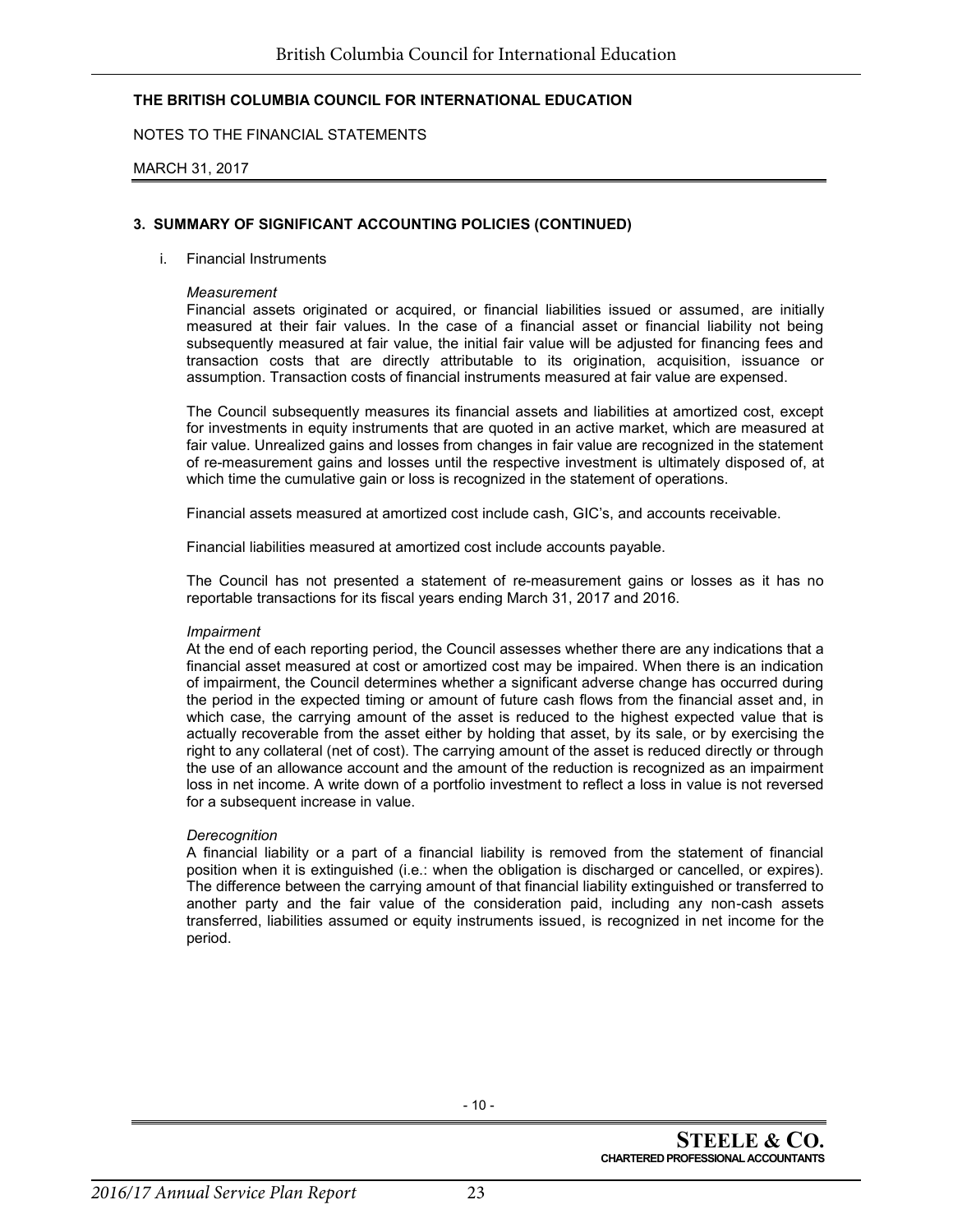NOTES TO THE FINANCIAL STATEMENTS

MARCH 31, 2017

#### **3. SUMMARY OF SIGNIFICANT ACCOUNTING POLICIES (CONTINUED)**

#### j. Measurement Uncertainty

The preparation of financial statements requires management to make estimates and assumptions that affect the reporting amounts of assets and liabilities, and disclosure of contingent assets and liabilities, at the date of the financial statements and the reported amounts of the revenues and expenses during the period. Items requiring the use of significant estimates include the useful life of capital assets and related amortization and estimated employee benefits.

Estimates are based on the best information available at the time of preparation of the financial statements and are reviewed periodically to reflect new information as it becomes available. Measurement uncertainty exists in these financial statements. Actual results could differ from these estimates.

#### **4. CASH AND CASH EQUIVALENTS**

|                          | 2017       | 2016 |         |  |
|--------------------------|------------|------|---------|--|
|                          | 381,407 \$ |      | 276,990 |  |
| Cash and demand deposits |            |      |         |  |

Cash includes \$226,204 (2016 - \$158,790), the use of which is restricted and may be used only for specified purposes.

#### **5. GUARANTEED INVESTMENT CERTIFICATES**

|                                                                                                                                                                                       | 2017    |   | 2016    |
|---------------------------------------------------------------------------------------------------------------------------------------------------------------------------------------|---------|---|---------|
| GIC's bear interest at rates ranging from 1.05% to 1.10%<br>(weighted average 1.09%), are non-redeemable for twelve<br>months and have maturity dates to March 8, 2018. Of the total, |         |   |         |
| \$72,170 has been pledged as security for the Council's                                                                                                                               |         |   |         |
| outstanding Visa commitments from time to time.                                                                                                                                       | 857.337 | S | 857,030 |

#### **6. EMPLOYEES' PENSION PLAN AND BENEFITS PLAN**

The Council contracts out its employee and payroll services under a fee arrangement currently with Capilano University ("CU"). Under this arrangement, the Council's employees are considered employees of CU. Employee compensation costs invoiced to the Council include employee salaries and related pension and employment benefits as determined by CU. Any funding adjustments are reflected ongoing in the CU's invoices to the Council.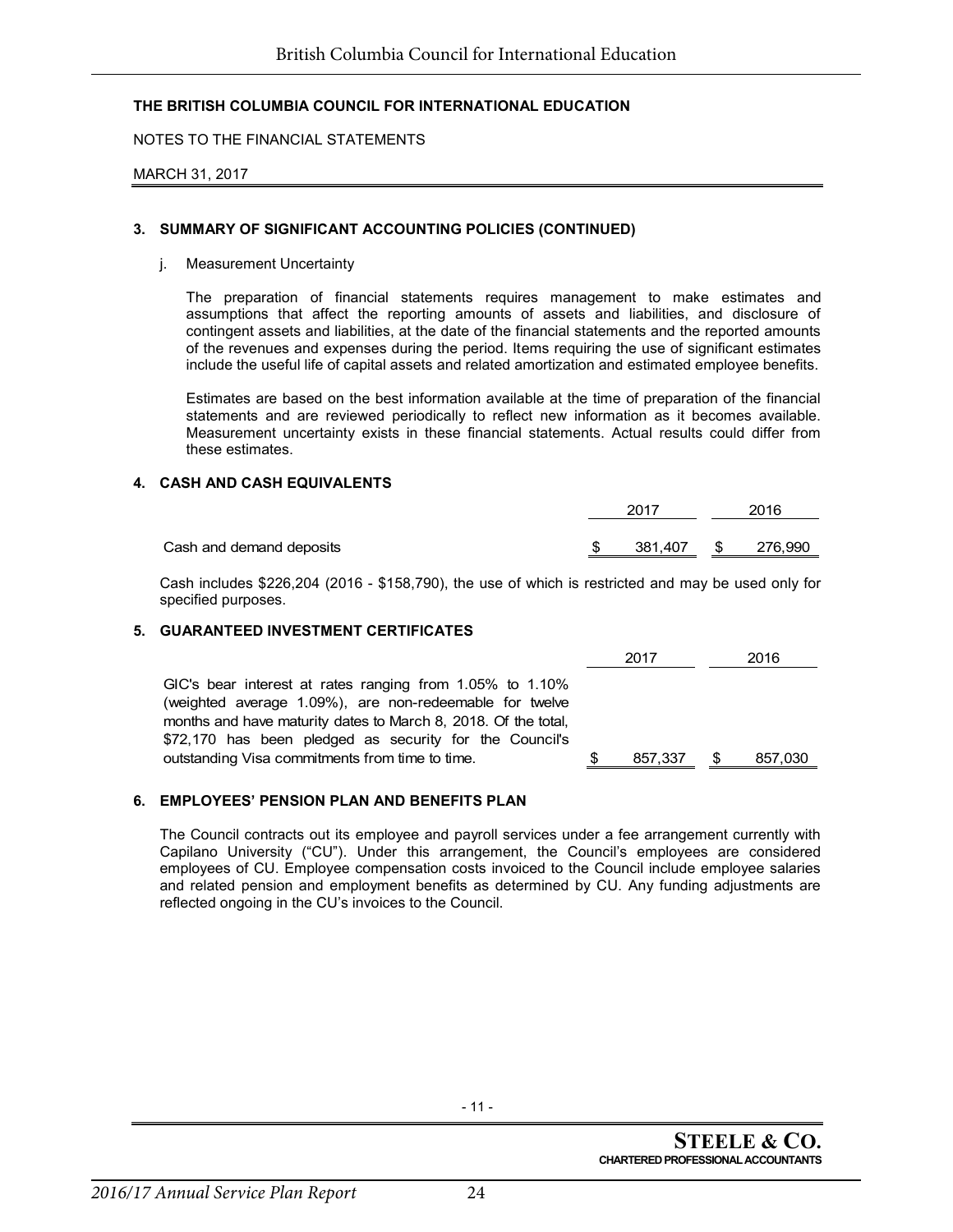NOTES TO THE FINANCIAL STATEMENTS

MARCH 31, 2017

#### **6. EMPLOYEES' PENSION PLAN AND BENEFITS PLAN (CONTINUED)**

a. Retirement Benefits - Pension Plan

The Council and its employees contribute to the Municipal Pension Plan which is a multiemployer plan in accordance with the Public Sector Pension Plan Act. The plan provides defined pension benefits to employees based on their length of service and employee's salary. The contribution rate for eligible employees is 8.5% of the employee's salaries until the yearly insurable earnings are reached, increasing to 10.0% thereafter. The Council matches contributions to the plan at the rate of 9.57% of the eligible employee's salary.

The Council records its pension expense as the amount of employer contributions made during the fiscal year (defined contribution pension plan accounting). This is because the Plan records accrued liabilities and accrued assets for the Plan in aggregate with the result that there is no consistent and reliable basis for allocating the obligation, assets and cost to individual employers participating in the Plan. The Council paid \$79,687 (2016 - \$64,887) for employer contributions to the plan for fiscal 2017. The contribution rates are subject to change as determined by the plan administrators.

The actuarial valuation for the Municipal Pension Plan as at December 31, 2015 indicated a \$1,224,074 funding surplus for basic pension benefits.

b. Other Employee Benefits

In fiscal 2011, and as renegotiated in 2016, the Council entered into an employment contract with its Executive Director ("ED") which provides for administrative leave of one full month of paid compensation for each year of completed service from October 2007 and at the discretion of the Council twelve months' notice or pay in lieu of notice, should the Council terminate the ED's employment without just cause.

Payroll liabilities include a provision for accrued administrative leave of \$145,667 (2016 - \$112,413) as at March 31, 2017.

The Council provides for its employees life insurance and disability and health care benefits which are funded by monthly premium payments to independent benefit providers. The benefits cease upon termination of employment with the Council. The Council currently has no long-term commitments with these benefit provisions.

#### **7. CONTRACTUAL OBLIGATIONS**

The Council has entered into operating leases for premises and office equipment pursuant to agreements extending to September 2018. Annual payments over the remaining terms are as follows:

|                      |               | Office       |               |
|----------------------|---------------|--------------|---------------|
| Year Ended March 31, | Premises      | Equipment    | Total         |
| 2018                 | 94.504        | 10,106       | 104,610       |
| 2019                 | 23,626        | 5,053        | 28,679        |
|                      | \$<br>118,130 | \$<br>15.159 | \$<br>133,289 |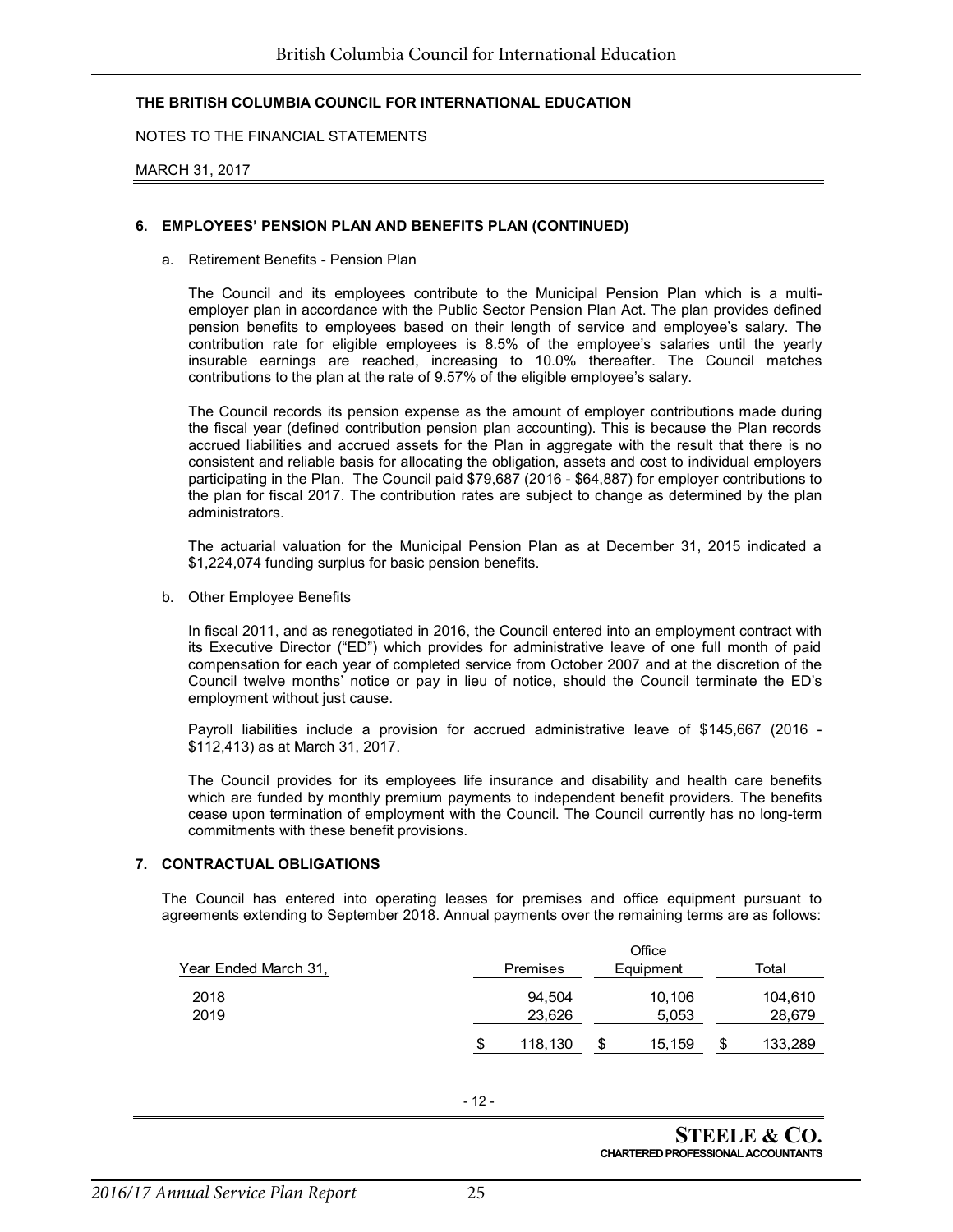NOTES TO THE FINANCIAL STATEMENTS

MARCH 31, 2017

#### **8. DEFERRED REVENUE**

Deferred revenues represent externally restricted contributions received by the Council for the EQA program or for future general operating expenses. The following is a summary of externally restricted funds received.

|                                                                                       | March 31, 2017 |                    |    |                    |    |                    |  |
|---------------------------------------------------------------------------------------|----------------|--------------------|----|--------------------|----|--------------------|--|
|                                                                                       |                | <b>EQA</b>         |    | <b>BCCIE</b>       |    | Total              |  |
| Deferred revenue beginning of the year<br>Net increase in deferred revenue            | \$             | 1,500              | \$ | 158,790<br>224,389 | \$ | 158,790<br>225,889 |  |
| Deferred revenue end of the year                                                      |                | 1,500              | S  | 383,179            | S  | 384,679            |  |
|                                                                                       | March 31, 2016 |                    |    |                    |    |                    |  |
|                                                                                       |                | <b>EQA</b>         |    | <b>BCCIE</b>       |    | Total              |  |
| Deferred revenue beginning of the year<br>Net increase (decrease) in deferred revenue | \$             | 76,500<br>(76,500) | \$ | 158,790            | S  | 76,500<br>82,290   |  |
| Deferred revenue end of the year                                                      |                |                    |    | 158,790            |    | 158,790            |  |

The EQA is a program that has been implemented in conjunction with the British Columbia Provincial Government ("the Government") and is British Columbia's brand for quality post-secondary education. The EQA is a voluntary mechanism available to all eligible public and private post-secondary institutions in British Columbia. The EQA designation provides for a standard logo that can be recognized as an assurance of quality. Designation is based on an institution having met or exceeded existing quality assurance standards and being in good standing with both the Ministry and the applicable body. Further to the ongoing transition of the EQA program, the Council received a grant of \$25,000 to assist with providing specific EQA functions.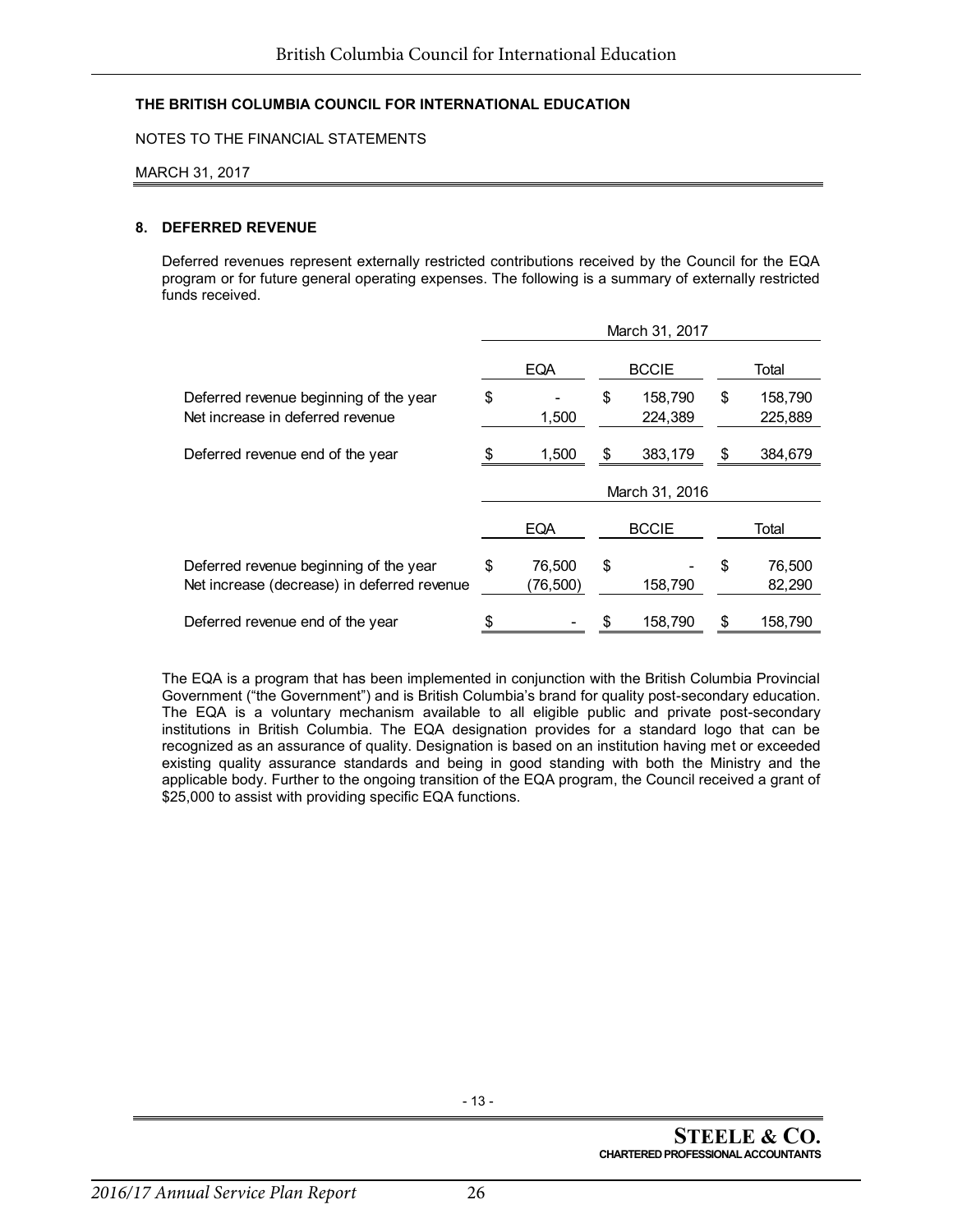NOTES TO THE FINANCIAL STATEMENTS

MARCH 31, 2016

#### **9. TANGIBLE CAPITAL ASSETS**

|                                                             |    |                 |                  | Office<br>Furniture |                 | Computer<br>Equipment |                                  |                 |       |                   |
|-------------------------------------------------------------|----|-----------------|------------------|---------------------|-----------------|-----------------------|----------------------------------|-----------------|-------|-------------------|
| March 31, 2017                                              |    | Website         | and<br>Equipment |                     | and<br>Software |                       | Leasehold<br><b>Improvements</b> |                 | Total |                   |
| Cost<br>Opening balance<br>Additions                        | \$ | 91,511          | \$               | 78,131<br>1,097     | \$              | 97,054                | \$                               | 62,518          | \$    | 329,214<br>1,097  |
| Closing balance                                             |    | 91,511          |                  | 79,228              |                 | 97,054                |                                  | 62,518          |       | 330,311           |
| Accumulated amortization<br>Opening balance<br>Amortization |    | 78,178<br>4,000 |                  | 58,008<br>4,134     |                 | 86,282<br>5,924       |                                  | 60,592<br>1,926 |       | 283,060<br>15,985 |
| Closing balance                                             |    | 82,178          |                  | 62,142              |                 | 92,206                |                                  | 62,518          |       | 299,045           |
| Net book value                                              | S  | 9,333           | \$               | 17,086              | \$              | 4,848                 | \$                               |                 |       | 31,266            |
| March 31, 2016                                              |    |                 |                  |                     |                 |                       |                                  |                 |       |                   |
| Cost<br>Opening balance<br>Additions                        | \$ | 91,511          | \$               | 78,131              | \$              | 97,054                | \$                               | 62,518          | \$    | 329,214           |
| Closing balance                                             |    | 91,511          |                  | 78,131              |                 | 97,054                |                                  | 62,518          |       | 329,214           |
| Accumulated amortization<br>Opening balance<br>Amortization |    | 72.464<br>5,714 |                  | 52.977<br>5,031     |                 | 73.117<br>13,165      |                                  | 58.208<br>2,384 |       | 256.766<br>26,294 |
| Closing balance                                             |    | 78,178          |                  | 58,008              |                 | 86,282                |                                  | 60,592          |       | 283,060           |
| Net book value                                              | S. | 13,333          | S                | 20,123              |                 | 10,772                | \$                               | 1,926           | \$    | 46,154            |

- 14 -

**STEELE & CO. CHARTERED PROFESSIONAL ACCOUNTANTS**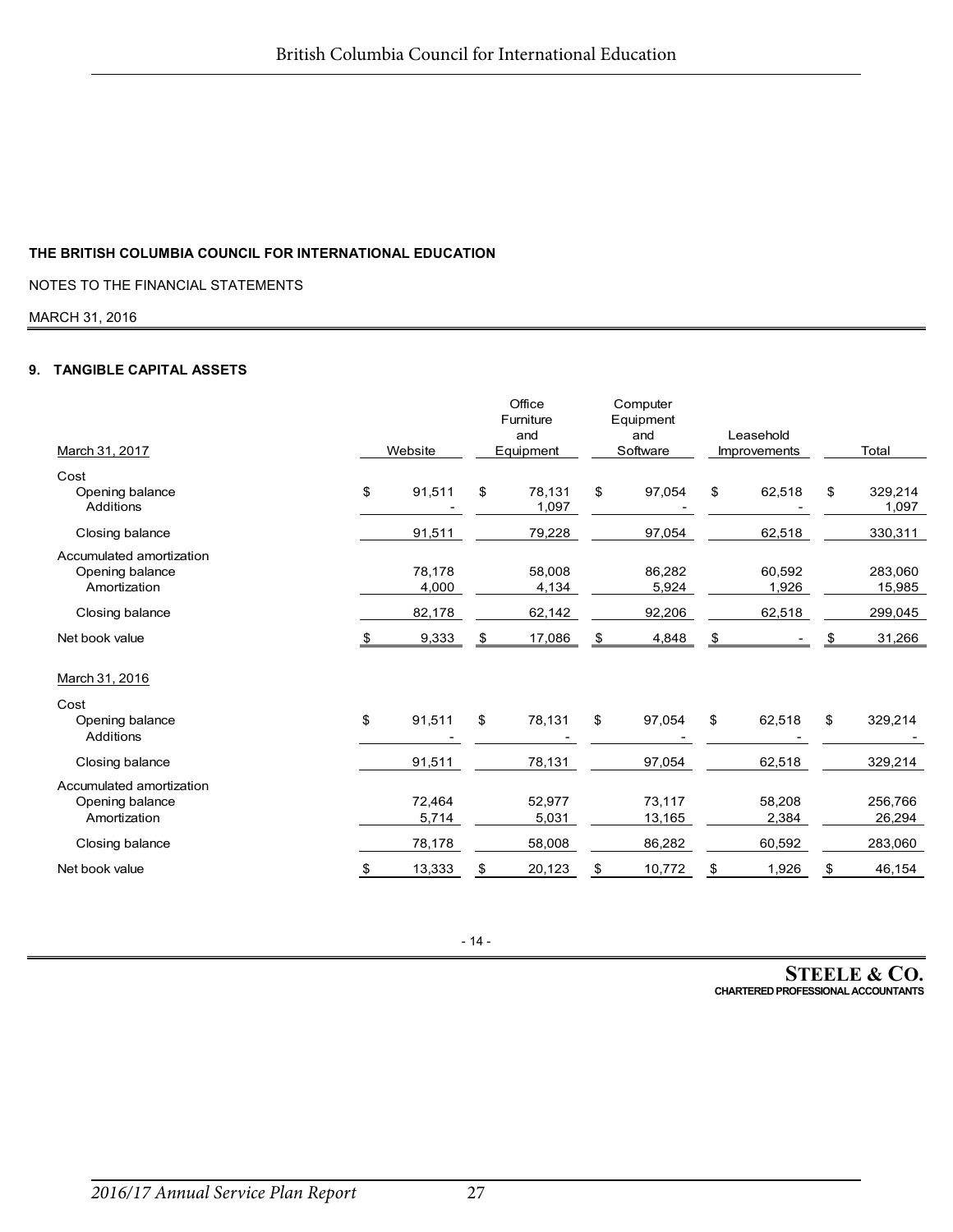#### NOTES TO THE FINANCIAL STATEMENTS

#### MARCH 31, 2017

#### **10. RELATED PARTY TRANSACTIONS**

The Council had the following transactions with the Ministry and other government controlled organizations: Year Ended March 31,

|                   | Year Ended March 31, |                        |    |           |  |
|-------------------|----------------------|------------------------|----|-----------|--|
|                   |                      | 2017                   |    | 2016      |  |
| Government Grants |                      |                        |    |           |  |
| <b>BCCIE</b>      | S.                   | 2,210,512 \$ 1,814,877 |    |           |  |
| <b>EQA</b>        |                      | 25,000                 |    |           |  |
|                   |                      |                        |    |           |  |
|                   |                      | 2,235,512              | \$ | 1,814,877 |  |

These transactions are considered to be in the normal course of business and are measured at their exchange amounts, being the amounts agreed to by the parties.

The Society's current payroll of \$1,109,922 includes four employees with salaries totalling \$458,173.

#### **11. EXPENSES BY OBJECT**

The following is a summary of expenses by object:

|                                     | Year Ended March 31, |                  |    |           |  |  |
|-------------------------------------|----------------------|------------------|----|-----------|--|--|
|                                     | 2017                 |                  |    | 2016      |  |  |
|                                     |                      |                  |    |           |  |  |
| Amortization                        | \$                   | 15,985           | \$ | 26,294    |  |  |
| Bank charges and foreign exchange   |                      | 2,326            |    | 8,939     |  |  |
| Equipment rental                    |                      | 22,029           |    | 17,898    |  |  |
| Event fees                          |                      | 116,707          |    | 148,895   |  |  |
| Hospitality                         |                      | 153,982          |    | 145,063   |  |  |
| Information technology and websites |                      | 113,477          |    | 126,612   |  |  |
| Insurance                           |                      | 4,724            |    | 4,276     |  |  |
| Leadership and organization         |                      | 9,223            |    |           |  |  |
| Marketing                           |                      | 408,561          |    | 186,947   |  |  |
| Office communications               |                      | 63,407           |    | 42,215    |  |  |
| Office supplies and miscellaneous   |                      | 22,556<br>19,574 |    |           |  |  |
| Professional and consulting fees    |                      | 216,508          |    | 145,758   |  |  |
| Rent and facilities                 |                      | 151,486          |    | 162,581   |  |  |
| Salaries and benefits               |                      | 1,109,922        |    | 1,069,308 |  |  |
| Subsidies                           |                      |                  |    | 500       |  |  |
| Telecommunications                  |                      | 16,865           |    | 23,547    |  |  |
| <b>Translation services</b>         |                      |                  |    | 60        |  |  |
| Travel                              |                      | 196,126          |    | 177,510   |  |  |
|                                     |                      |                  |    |           |  |  |
|                                     | \$                   | 2,623,884        | \$ | 2,313,755 |  |  |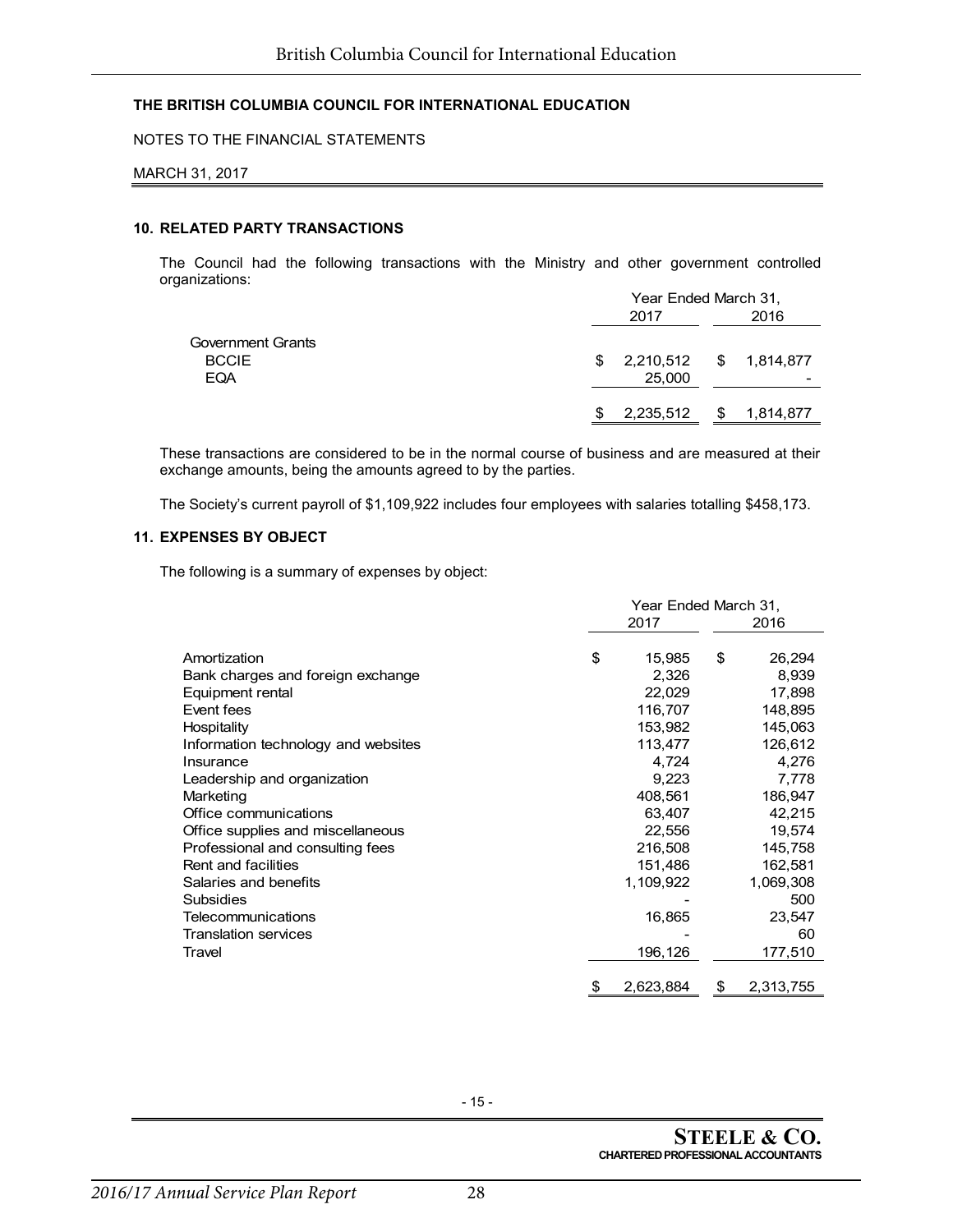#### NOTES TO THE FINANCIAL STATEMENTS

#### MARCH 31, 2017

#### **12. BUDGETED FIGURES**

The budgeted figures have been provided for comparison purposes and have been derived from the estimates approved by the Board of Directors. The budgeted figures have not been audited.

#### **13. FINANCIAL RISK MANAGEMENT**

#### Risks and Concentrations

The Council is exposed to various risks through its financial instruments, without being exposed to concentrations of risk. The following analysis provides a measure of the Council's risk exposure at March 31, 2017.

a. Liquidity Risk

Liquidity risk arises if the Council is unable to meet its obligations associated with financial liabilities. The Council is exposed to this risk mainly in respect to its accounts payable. The Council mitigates this risk by preparing and monitoring operating budgets that are used to assist with the planning of cash flows to meet its obligations as they come due.

b. Credit Risk

Credit risk is the risk that one party to a financial instrument will cause a financial loss for the other party by failing to discharge its obligation.

Cash and cash equivalents, GIC's, and accounts receivable are exposed to credit risk due to the potential for counterparties to default on their contractual obligations. The maximum potential loss on these financial instruments equals their carrying value.

The Council mitigates its credit risk exposure by maintaining its cash, cash equivalents, and GIC's in major Canadian chartered banks. Accounts receivable are owed from various entities and there is no concentration of risk associated with any particular customer. As at March 31, 2017, there were no overdue account receivable balances.

c. Market Risk

Market risk is the risk that the fair market value or future cash flows of a financial instrument will fluctuate because of changes in market prices. Market risk comprises three types of risk: currency risk, interest rate risk and other price risk. The Council is mainly exposed to interest rate risk.

i. *Currency risk*

Currency risk is the risk that the fair market value or future cash flows of a financial instrument will fluctuate because of changes in foreign exchange rates.

The Council is not exposed to any currency risk and does not maintain any foreign denominated financial currencies.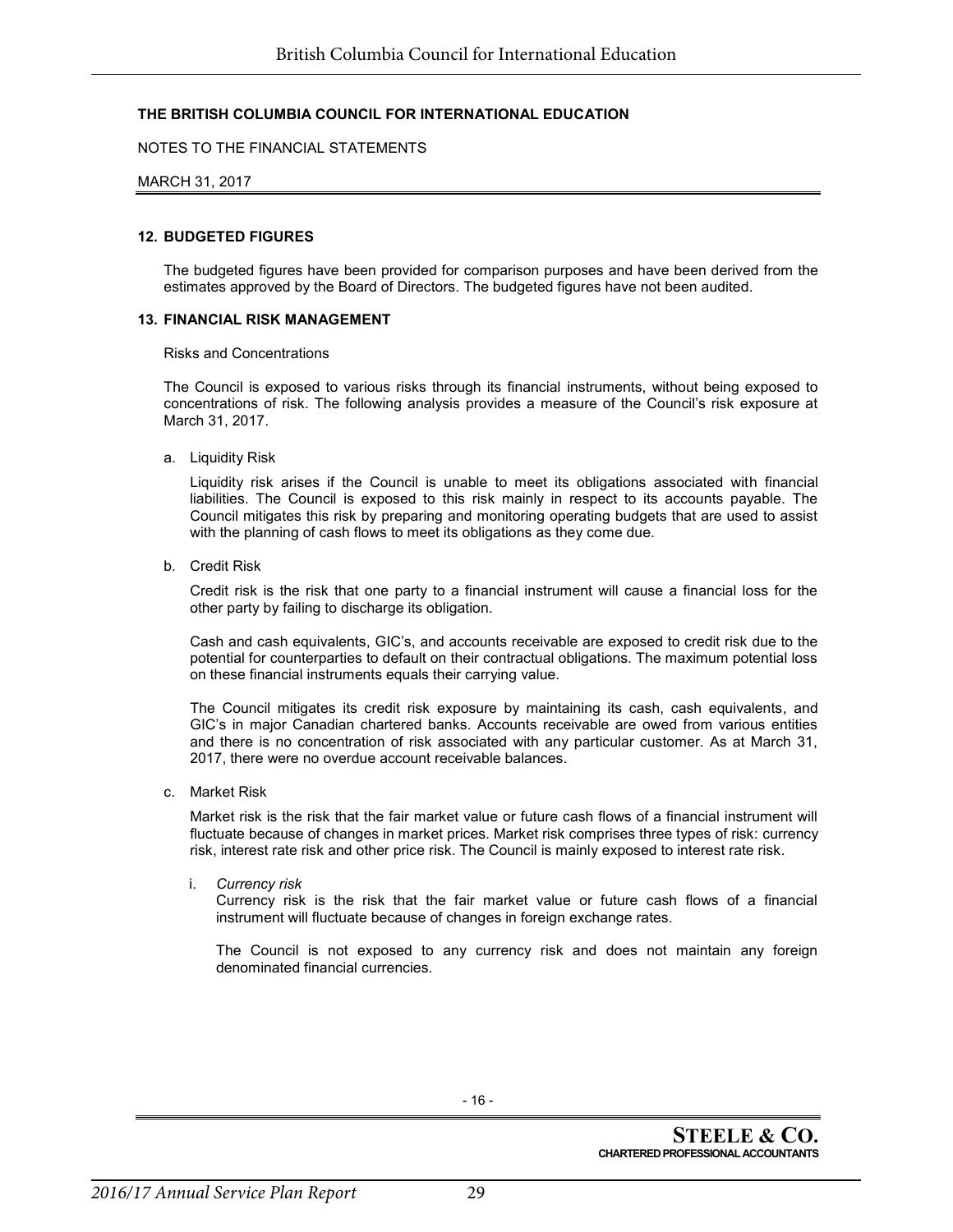NOTES TO THE FINANCIAL STATEMENTS

MARCH 31, 2017

#### **13. FINANCIAL RISK MANAGEMENT (CONTINUED)**

Risks and Concentrations (Continued)

- c. Market Risk (Continued)
	- ii. *Interest rate risk*

Interest rate risk is the risk that the fair value or future cash flow of a financial instrument will fluctuate because of changes in market interest rates.

The Council is exposed to interest rate risk on its GIC's, which bear interest at fixed rates which could expose the Council to interest rate price risk. Fluctuations in market interest rates could affect the fair value of these financial instruments.

iii. *Other price risk*

Other price risk is the risk that the fair market value or future cash flows of a financial instrument will fluctuate because of changes in market prices (other than those arising from interest rate risk or currency risk), whether those changes are caused by factors specific to the individual financial instrument traded in the market.

The Council is not exposed to other price risk.

- 17 -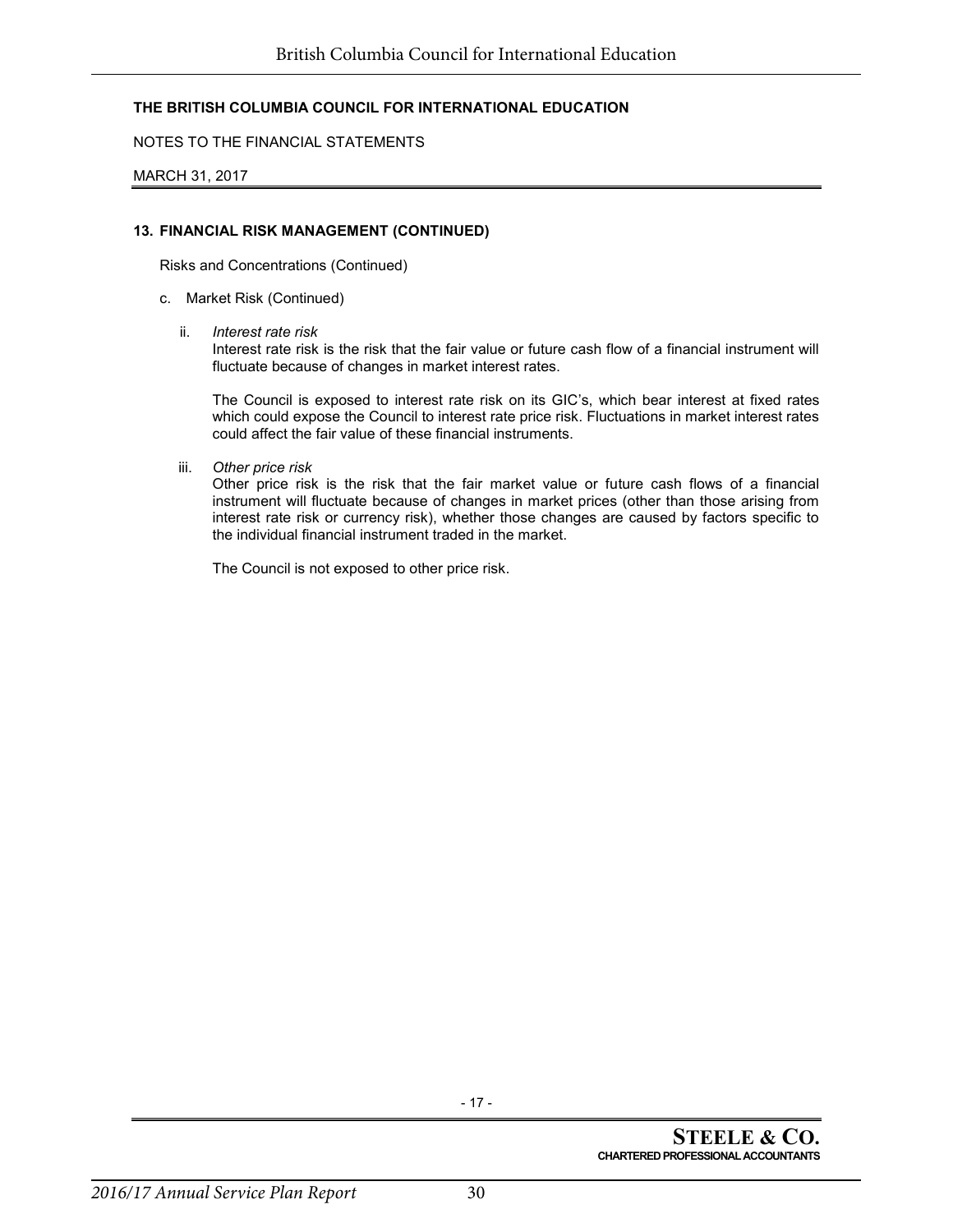SCHEDULE OF PROGRAM REVENUES AND EXPENDITURES

|                                                                                                                  | <b>EDUCATION</b><br><b>QUALITY ASSURANCE</b> |    |         | <b>ADMINISTRATION AND</b><br>OPERATING CONTRACTS |                                          |    |                                          |
|------------------------------------------------------------------------------------------------------------------|----------------------------------------------|----|---------|--------------------------------------------------|------------------------------------------|----|------------------------------------------|
|                                                                                                                  | YEAR ENDED MARCH 31,<br>2016<br>2017         |    |         | YEAR ENDED MARCH 31.<br>2017                     |                                          |    | 2016                                     |
| <b>REVENUE</b>                                                                                                   |                                              |    |         |                                                  |                                          |    |                                          |
| <b>FEES - PRIVATE INSTITUTIONS</b><br><b>GRANTS</b><br><b>OPERATING</b><br><b>OTHER</b><br><b>SUMMER SEMINAR</b> | \$<br>17,325<br>25,000                       | \$ | 267,625 | \$                                               | 2,210,512<br>72,340<br>10,288<br>300,407 | \$ | 1,814,877<br>22,215<br>10,333<br>201,042 |
|                                                                                                                  | 42,325                                       |    | 267,625 |                                                  | 2,593,547                                |    | 2,048,467                                |
| <b>EXPENSES</b>                                                                                                  |                                              |    |         |                                                  |                                          |    |                                          |
| <b>AMORTIZATION</b><br><b>BANK CHARGES AND FOREIGN EXCHANGE</b>                                                  | 1,355                                        |    | 8,069   |                                                  | 15,985<br>971                            |    | 26,294<br>870                            |
| <b>EQUIPMENT RENTAL</b>                                                                                          |                                              |    |         |                                                  | 22,029                                   |    | 17,898                                   |
| <b>EVENT FEES</b><br><b>HOSPITALITY</b>                                                                          |                                              |    |         |                                                  | 116,707<br>153,983                       |    | 148,895<br>145,063                       |
| <b>INFORMATION TECHNOLOGY AND WEBSITES</b><br><b>INSURANCE</b>                                                   | 20,814                                       |    | 24,071  |                                                  | 92.663<br>4.724                          |    | 102,541<br>4.276                         |
| <b>LEADERSHIP AND ORGANIZATION</b>                                                                               |                                              |    |         |                                                  | 9,223                                    |    | 7,778                                    |
| <b>MARKETING</b><br>OFFICE COMMUNICATIONS                                                                        |                                              |    |         |                                                  | 408,561<br>63,408                        |    | 186,947<br>42,215                        |
| OFFICE SUPPLIES AND MISCELLANEOUS<br>PROFESSIONAL AND CONSULTING FEES                                            |                                              |    |         |                                                  | 22,554<br>216,508                        |    | 19,574<br>145,758                        |
| <b>RENT AND FACILITIES</b>                                                                                       |                                              |    |         |                                                  | 151,486                                  |    | 162,581                                  |
| <b>SALARIES AND BENEFITS</b><br><b>SUBSIDIES</b>                                                                 |                                              |    |         |                                                  | 1,109,922                                |    | 1,069,308<br>500                         |
| <b>TELECOMMUNICATIONS</b><br><b>TRANSLATION SERVICES</b>                                                         |                                              |    |         |                                                  | 16,865                                   |    | 23,547<br>60                             |
| <b>TRAVEL</b>                                                                                                    |                                              |    |         |                                                  | 196,126                                  |    | 177,510                                  |
|                                                                                                                  | 22,169                                       |    | 32,140  |                                                  | 2,601,715                                |    | 2,281,615                                |
| <b>SURPLUS (DEFICIT) FOR THE YEAR</b>                                                                            | \$<br>20,156                                 | \$ | 235,485 | \$                                               | (8, 168)                                 | \$ | (233, 148)                               |

**STEELE & CO. CHARTERED PROFESSIONAL ACCOUNTANTS**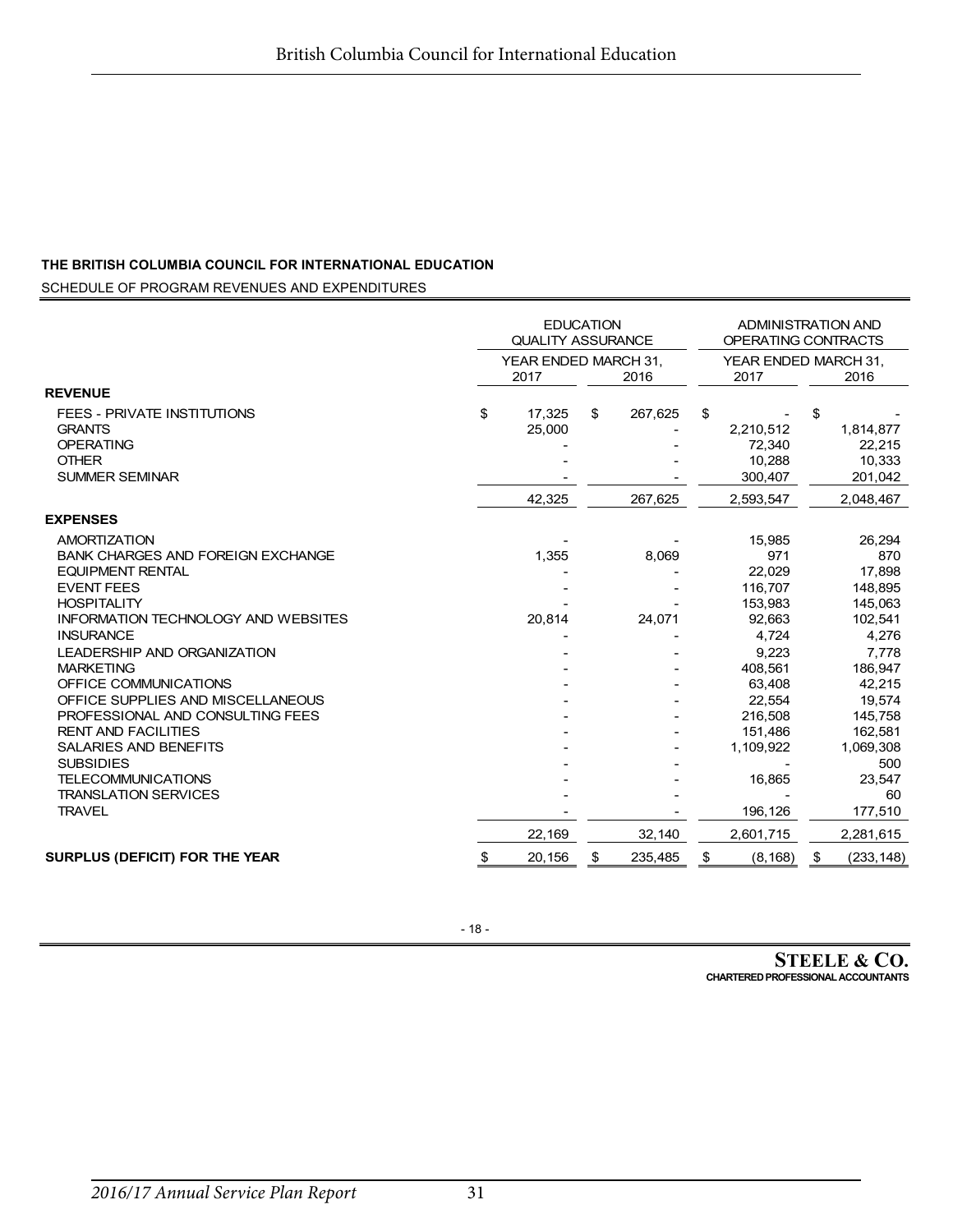# <span id="page-31-0"></span>**Appendix A – Additional Information**

Additional information including an organizational overview and further details about the corporate governance structure at BCCIE can be found at [www.bccie.bc.ca.](http://www.bccie.bc.ca)

### **Organizational Overview:**

Mandate, Vision, Business Areas: <http://www.bccie.bc.ca/about> Partner Organizations: <http://www.bccie.bc.ca/about/partners> Location:<http://www.bccie.bc.ca/contact>

### **Corporate Governance:**

Board of Directors: <http://www.bccie.bc.ca/about/board> Corporate Governance and Reports:<http://bccie.bc.ca/about/corporate-reports> Senior Management: [http://www.bccie.bc.ca/about/team](http://bccie.bc.ca/about/our-team/)